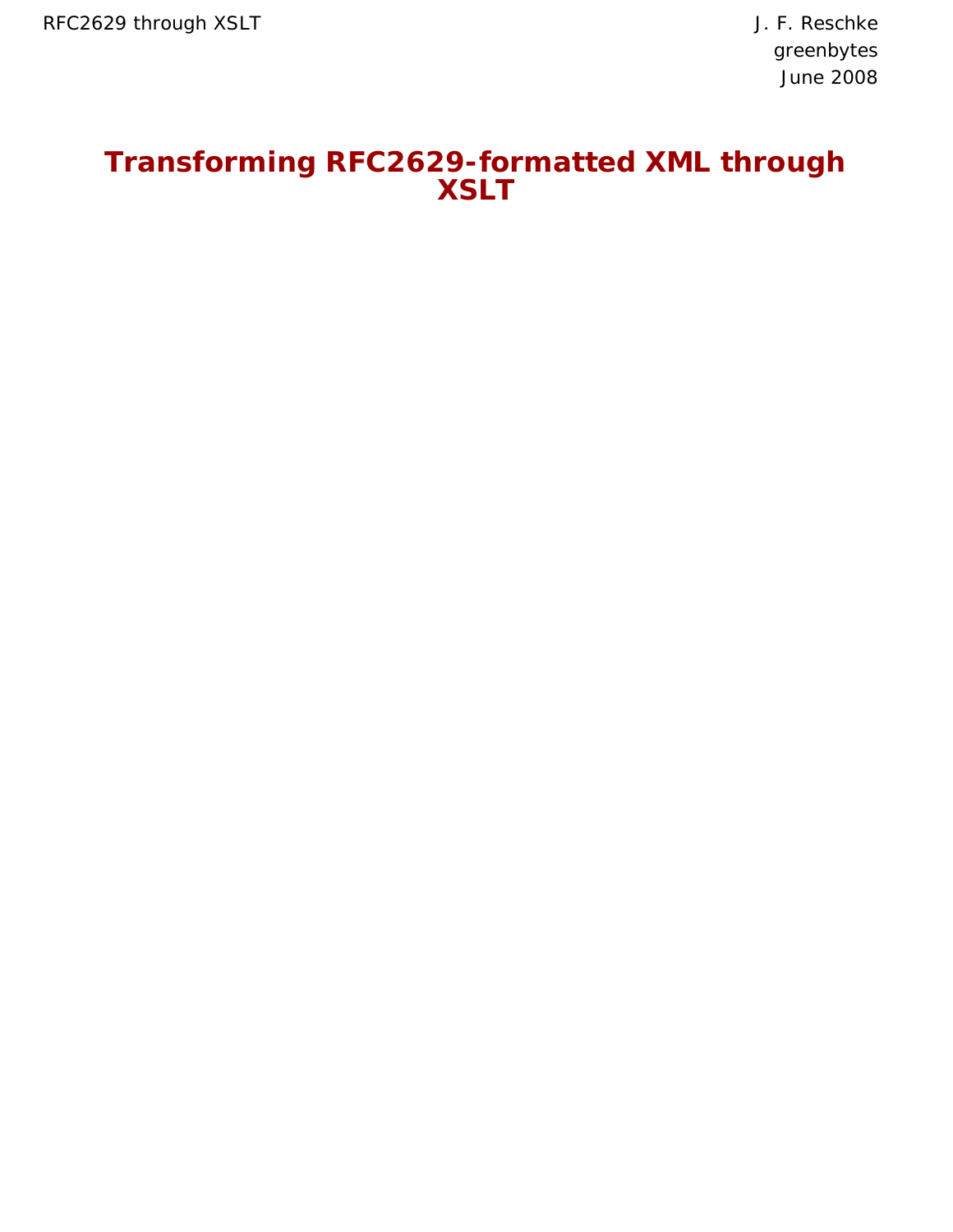# **Table of Contents**

## **1. Introduction**

- **2. Supported RFC2629 elements**
	- 2.1 Extension elements

## **3. Processing Instructions**

- 3.1 Supported xml2rfc-compatible PIs
- 3.2 Unsupported xml2rfc-compatible PIs
- 3.3 Extension PIs

## **4. Anchors**

## **5. Supported XSLT engines**

- 5.1 Standalone Engines
- 5.2 In-Browser Engines

## **6. Transforming to HTML**

- 6.1 HTML compliance
- 6.2 Standard HTML LINK elements
- 6.3 Standard HTML metadata
- 6.4 Dublin Core (RFC2731) metadata
- 6.5 Experimental hCard support

## **7. Transforming to XHTML**

## **8. Transforming to CHM (Microsoft Compiled Help)**

## **9. Transforming to PDF via XSL-FO**

- 9.1 Via XSL-FO
	- 9.1.1 Extension feature matrix
	- 9.1.2 Example: producing output for Apache FOP
- 9.2 Via X(HTML)

## **10. Generic Extensions**

- 10.1 <anchor-alias> element
- 10.2 <bcp14> element
- 10.3 <bb> element
- 10.4 <bc> element
- 10.5 <br />blockquote> element
- 10.6 <bt> element
- 10.7 <dfn> element
- 10.8 <h> element
- 10.9 <length-of> element 10.10 <link> element
- 
- 10.11 <lt> element
- 10.12 <q> element
- 10.13 <ref> element 10.14 <source> element
- 10.15 < sup > element
- 10.16 Extensions to Xml2rfc <iref> element
- 10.17 Extensions to Xml2rfc <list> element
- 10.18 Extensions to Xml2rfc <section> element
- 10.19 Extensions to Xml2rfc <xref> element

## **11. Utilities**

- 11.1 Checking References
- 11.2 Generating Graphs from References
- 11.3 Producing reference entries for books
- 11.4 Down-converting to RFC2629bis DTD
- 11.5 Extracting artwork
- 11.6 GRRDL

## **12. Informative References**

#### **Author's Address**

## **A. RELAX NG Compact Schema**

## **B. Implementation Notes**

B.1 Recognized type attributes for <artwork> element

## **C. License**

- **D. Change Logs**
	- D.1 Package
	- D.2 amazon-asin.xslt
	- D.3 check-references.xslt
	- D.4 gen-reference-graph.xslt
	- D.5 rfc2629.xslt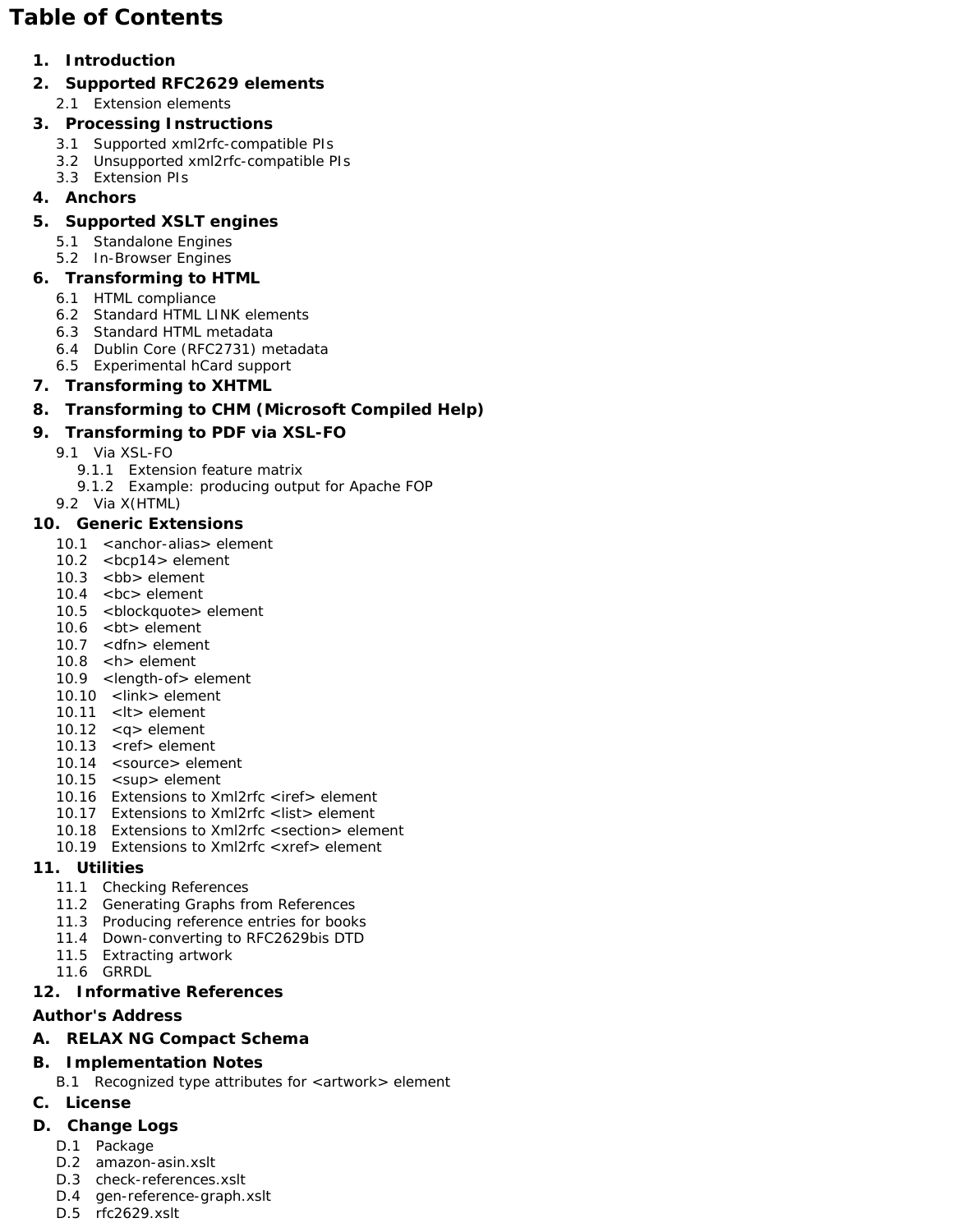- D.6 rfc2629toFO.xslt
- D.7 xsl11toAn.xslt
- D.8 xsl11toFop.xslt
- D.9 xsl11toFop-0.93.xslt
- D.10 xsl11toXep.xslt

**Index**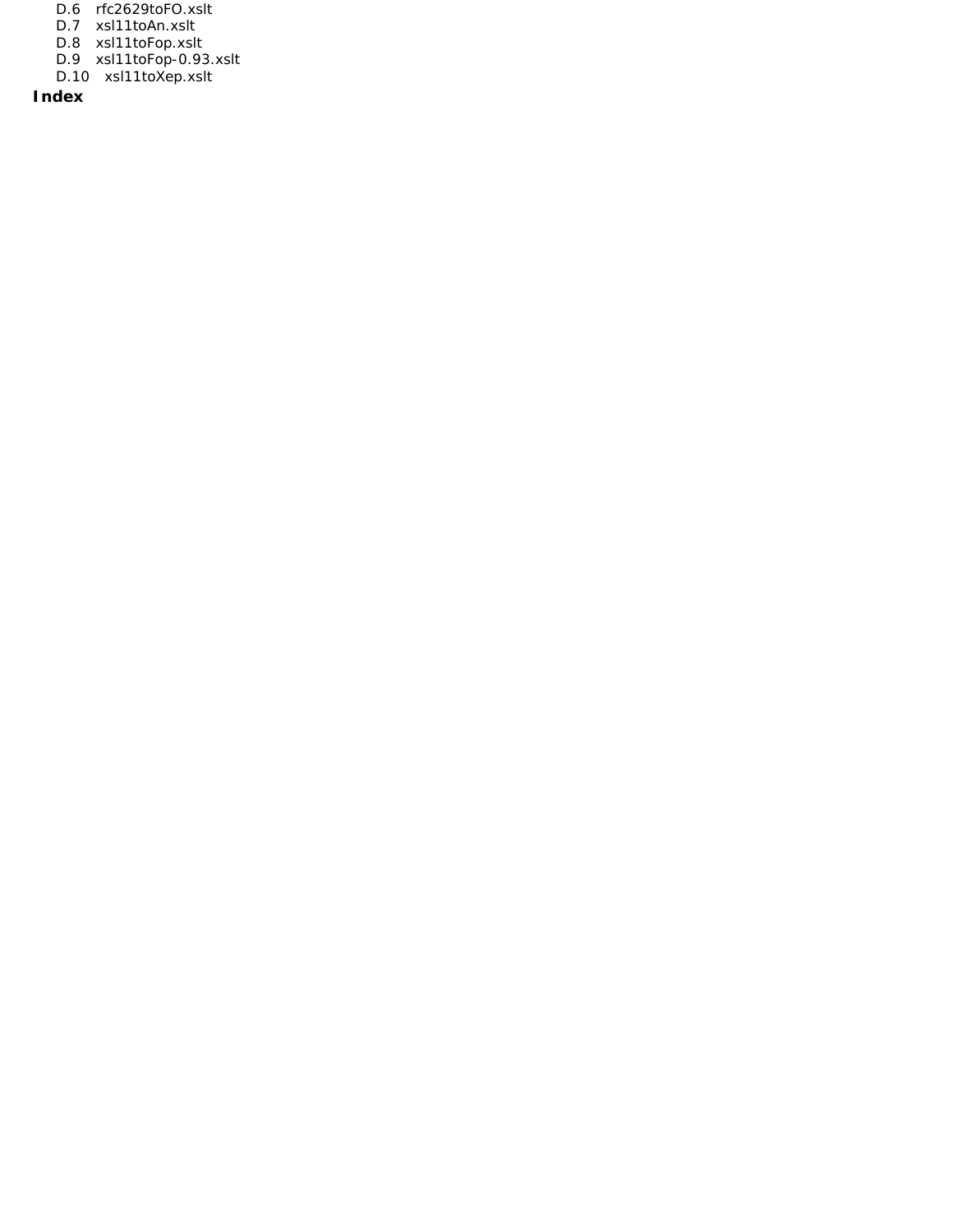# **1. Introduction**

This document describes a set of XSLT transformations that can be used to transform RFC2629-compliant XML (see [RFC2629]) to various output formats, such as HTML and PDF. The main topics are

- compliance to the xml2rfc XML element set (Section 2),
- support for xml2rfc processing instructions (Section 3),
- the names of anchor elements generated in HTML and PDF output (Section 4),
- various XSLT engines that can be used (Section 5),
- outputting HTML (Section 6) and XHTML (Section 7),
- outputting CHM (Compiled Microsoft Help, Section 8),
- outputting PDF through XSL-FO (Section 9) and
- various utilities (Section 11).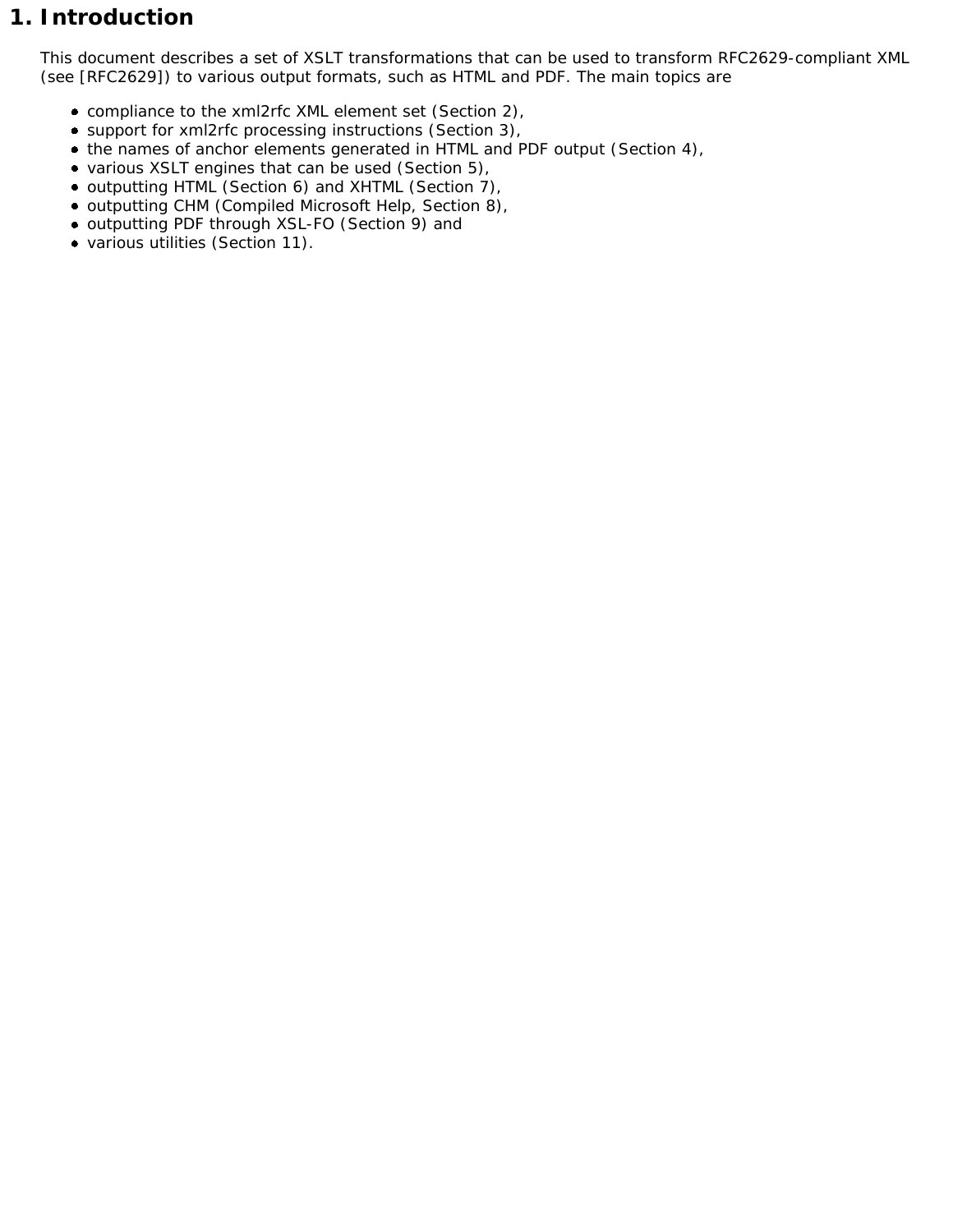# **2. Supported RFC2629 elements**

rfc2629.xslt supports both all RFC2629 grammar elements and the extensions implemented in xml2rfc 1.21.

# **2.1 Extension elements**

In addition, rfc2629.xslt supports a set of extension elements, using elements and attributes in the namespace "http://greenbytes.de/2002/rfcedit". They are used for

- simple issue tracking and change tracking and
- adding additional metadata to the generated documents (such as HTML LINK elements to related documents, see Section 6.2).

Note that these extensions are experimental. Please email the author in case you're interested in using these extensions.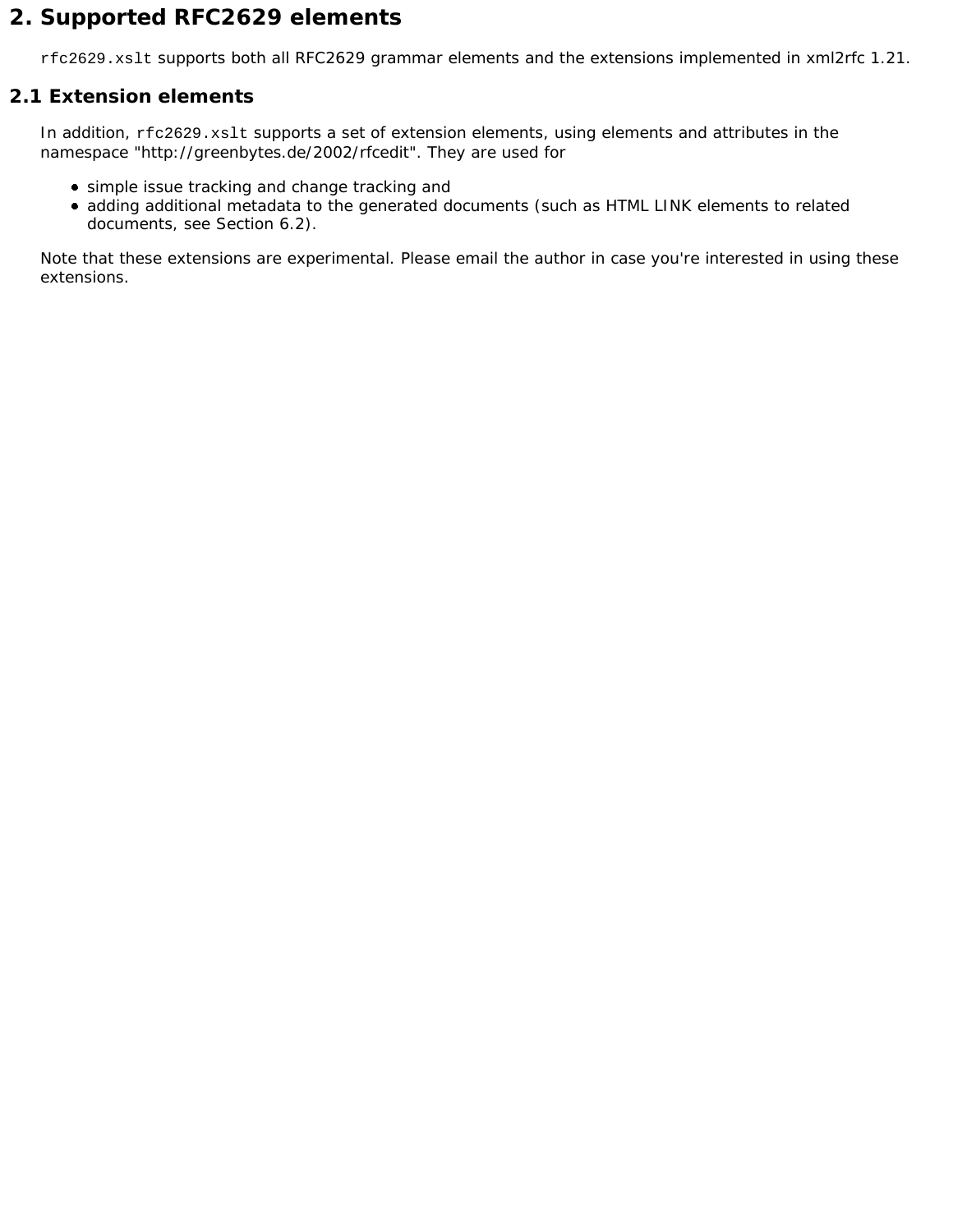# **3. Processing Instructions**

All PIs can be set as XSLT parameter as well, overriding any value that is found in the source file to be transformed.

Using processing instructions:

```
<?rfc toc="yes"?>
<?rfc-ext support-rfc2731="no"?>
```
Using XSLT parameters (Saxon):

```
java -cp saxon.jar com.icl.saxon.StyleSheet source.xml rfc2629.xslt \
  xml2rfc-toc=yes xml2rfc-ext-support-rfc2731=no > result.html
```
Using XSLT parameters (xsltproc):

```
xsltproc --param xml2rfc-toc '"yes"' \
    --param xml2rfc-ext-support-rfc2731 '"no"' \
    rfc2629.xslt source.xml > result.html
```
(note the required quoting of string parameters)

## **3.1 Supported xml2rfc-compatible PIs**

| PI<br>target | PI<br>pseudo-attribute | <b>XSLT parameter</b><br>name | default      | comment                                                                                |
|--------------|------------------------|-------------------------------|--------------|----------------------------------------------------------------------------------------|
| rfc          | background             | xml2rfc-background            | (not<br>set) |                                                                                        |
| rfc          | compact                | xml2rfc-compact               | "no"         | only applies to HTML output method when<br>printing                                    |
| rfc          | comments               | xml2rfc-comments              | (not<br>set) |                                                                                        |
| rfc          | editing                | xml2rfc-editing               | "no"         |                                                                                        |
| rfc          | footer                 | xml2rfc-footer                | (not<br>set) |                                                                                        |
| rfc          | header                 | xml2rfc-header                | (not<br>set) |                                                                                        |
| rfc          | inline                 | xml2rfc-inline                | (not<br>set) |                                                                                        |
| rfc          | iprnotified            | xml2rfc-iprnotified           | "no"         |                                                                                        |
| rfc          | linkmailto             | xml2rfc-linkmailto            | "yes"        |                                                                                        |
| rfc          | private                | xml2rfc-private               | (not<br>set) |                                                                                        |
| rfc          | sortrefs               | xml2rfc-sortrefs              | "no"         |                                                                                        |
| rfc          | symrefs                | xml2rfc-symrefs               | "yes"        | The default has changed from "no" to "yes" as<br>of June 6, 2007 and xml2rfc 1.33pre4. |
| rfc          | toc                    | xml2rfc-toc                   | "no"         |                                                                                        |
| rfc          | tocdepth               | xml2rfc-tocdepth              | 99           |                                                                                        |
| rfc          | topblock               | xml2rfc-topblock              | "yes"        |                                                                                        |

## **3.2 Unsupported xml2rfc-compatible PIs**

|         | PI target PI pseudo-attribute | comment                                     |
|---------|-------------------------------|---------------------------------------------|
| $ $ rfc | include                       | incompatible with XML/XSLT processing model |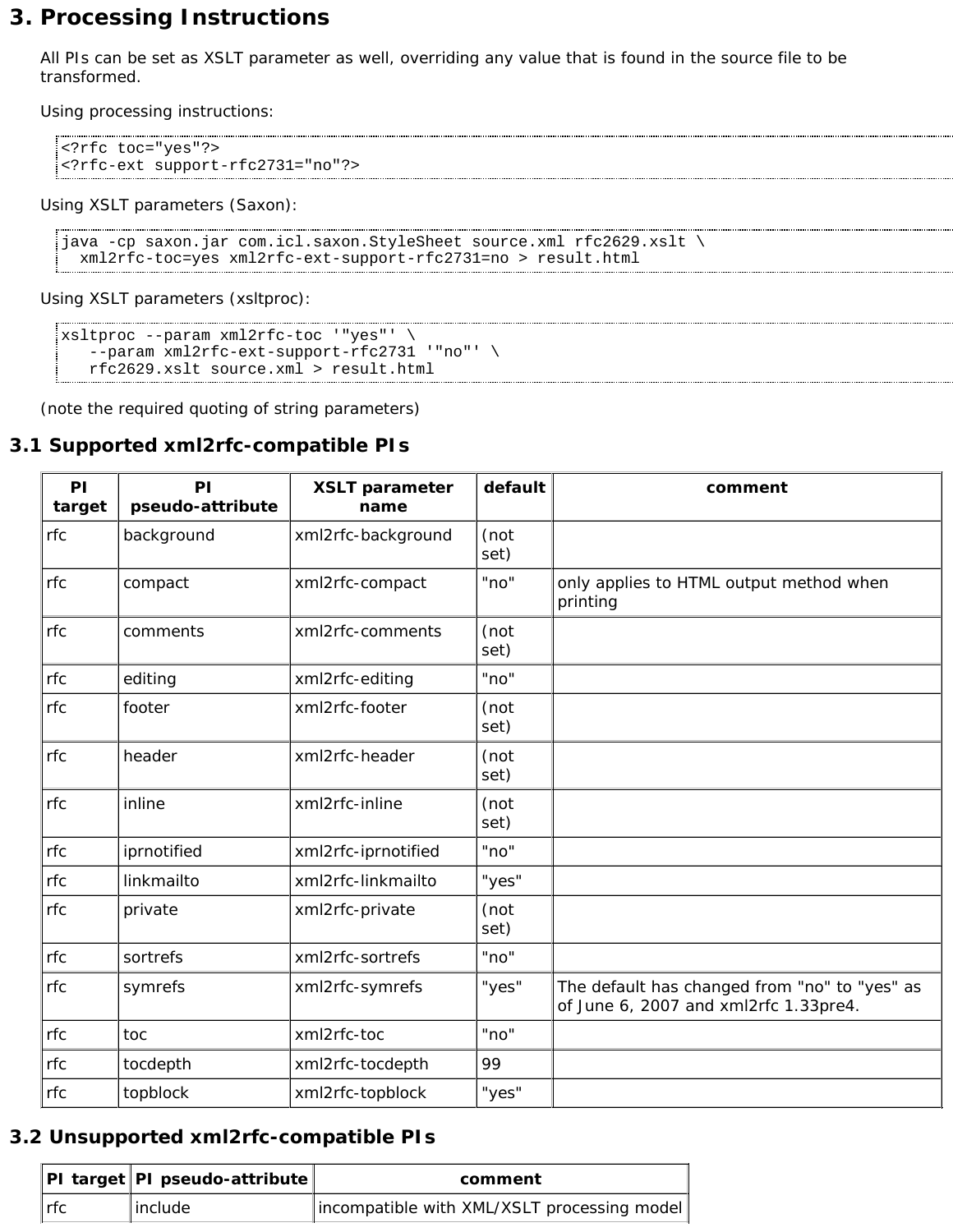|     | PI target   PI pseudo-attribute | comment             |
|-----|---------------------------------|---------------------|
| rfc | needLines                       |                     |
| rfc | slides                          |                     |
| rfc | strict                          |                     |
| rfc | subcompact                      |                     |
| rfc | tocindent                       | (defaults to "yes") |
| rfc | tocompact                       |                     |

# **3.3 Extension PIs**

| PI<br>target | PI pseudo-attribute        | XSLT parameter name                                                   | default | description                                                                                                                                                                                                           |
|--------------|----------------------------|-----------------------------------------------------------------------|---------|-----------------------------------------------------------------------------------------------------------------------------------------------------------------------------------------------------------------------|
| rfc-ext      | allow-markup-in-artwork    | xml2rfc-allow-markup-in-artwork                                       | "no"    | Enables support for<br>specific elements inside<br>abstract elements (using<br>this extension makes the<br>document incompatible to<br>the RFC2629bis DTD; see<br>description of conversion<br>XSLT in Section 11.4). |
| rfc-ext      | authors-section            | xml2rfc-ext-authors-section                                           |         | When "end", place the<br>authors section at the<br>end (just before the<br>copyright statements).<br>This seems to be the<br>preferred order in the<br>newest RFCs.                                                   |
| rfc-ext      |                            | include-references-in-index   xml2rfc-ext-include-references-in-index |         | When set to "yes", index<br>entries are generated for<br>all references.                                                                                                                                              |
|              | $rfc$ -ext   justification | xml2rfc-ext-justification                                             | "never" | "never": never emit<br>justified text, "always":<br>always emit justified text,<br>"print": only emit justified<br>text for print media.                                                                              |
| rfc-ext      | parse-xml-in-artwork       | xml2rfc-parse-xml-in-artwork                                          | "no"    | May be used to enable<br>parsing of XML content in<br>figures (MSXML only).                                                                                                                                           |
| rfc-ext      | support-rfc2731            | xml2rfc-ext-support-rfc2731                                           | "yes"   | Decides whether the<br>HTML transformation<br>should generate META<br>tags according<br>Section 6.4.                                                                                                                  |
| rfc-ext      | sec-no-trailing-dots       | xml2rfc-ext-sec-no-trailing-dots                                      |         | When set to "yes", add<br>trailing dots to section<br>numbers. This seems to<br>be the preferred format in<br>the newest RFCs.                                                                                        |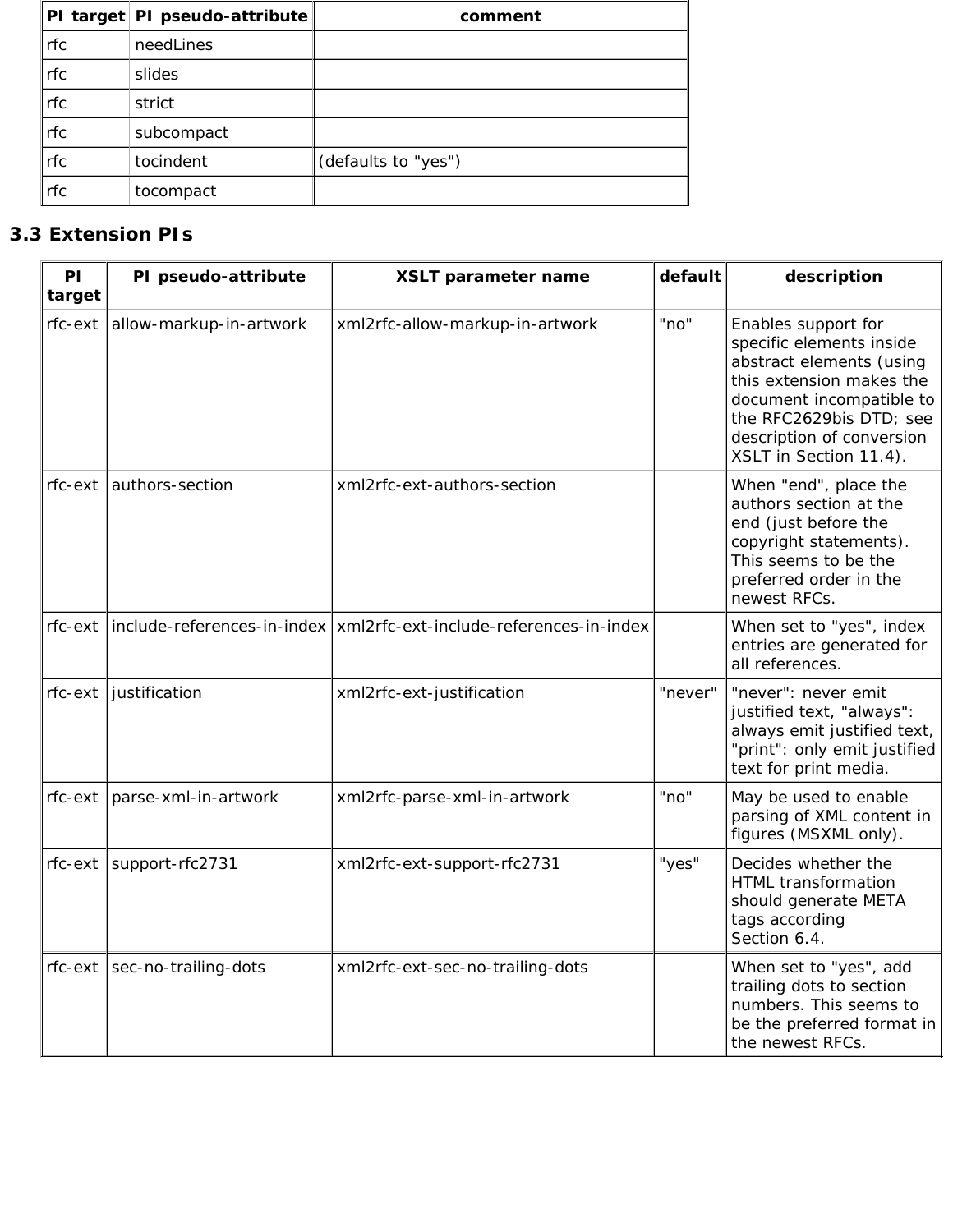# **4. Anchors**

The transformation automatically generates anchors that are supposed to be stable and predictable and that can be used to identify specific parts of the document. Anchors are generated both in HTML and XSL-FO content (but the latter will only be used for PDF output when the XSL-FO engine supports producing PDF anchors).

The following anchors get auto-generated:

| <b>Anchor name</b>      | <b>Description</b>                              |
|-------------------------|-------------------------------------------------|
| rfc.abstract            | Abstract                                        |
| rfc.authors             | <b>Authors section</b>                          |
| rfc.copyright           | Copyright section                               |
| rfc.copyrightnotice     | Copyright notice                                |
| rfc.figure.n            | Figures (titled)                                |
| rfc.figure.u.n          | Figures (untitled)                              |
| rfc.index               | Index                                           |
| rfc.ipr                 | <b>Intellectual Property</b>                    |
| $rfc.$ iref. <i>n</i>   | Internal references                             |
| rfc.note.n              | Notes (from front section)                      |
| rfc.references          | References                                      |
| rfc.references.n        | <b>Additional references</b>                    |
| rfc.section. $n$        | Section n                                       |
| rfc.section.n.p.m       | Section n, paragraph m                          |
| rfc.status              | Status of memo                                  |
| rfc.table.n             | Tables (titled)                                 |
| rfc.table.u.n           | Tables (untitled)                               |
| rfc.toc                 | Table of contents                               |
| rfc.xref. <i>name.n</i> | References to reference <i>n</i> to <i>name</i> |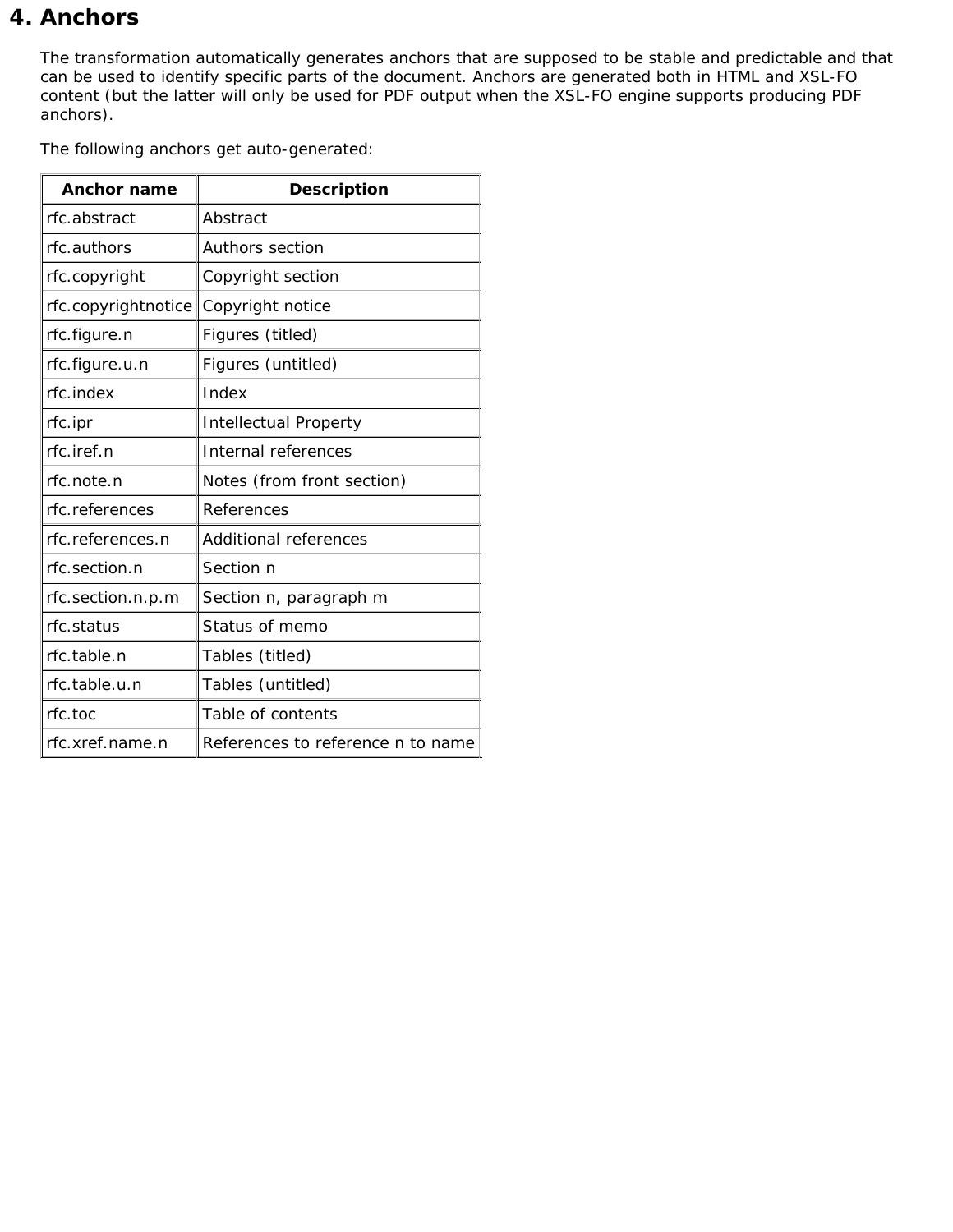# **5. Supported XSLT engines**

The transformation requires a non-standard extension function (see exsl:node-set) which is however widely available. XSLT processors that do not support this extension (or a functional equivalent) currently are not supported.

# **5.1 Standalone Engines**

The following XSLT engines are believed to work well:

- MSXML3 and MSXML4 (<http://msdn.microsoft.com/xml>; these processors do not support exsl:node-set(), but have a similar proprietary extension)
- Saxon (<http://saxon.sourceforge.net/>)
- $\bullet$  Xalan (<http://xml.apache.org/xalan-j/>)
- xsltproc (libxslt) (<http://xmlsoft.org/XSLT/>, make sure that you have a current version)

# **5.2 In-Browser Engines**

The following browsers seem to work fine:

- Internet Explorer 5.5 (Windows version, if MSXML3 is installed)
- Internet Explorer 6
- Internet Explorer 7
- Firefox 3.\* (release candidate available)
- Safari 3 (starting with version 3.0.4)

The following browsers are known not to work properly:

- Firefox 1.\*/2.\* (missing extension function see change request at Mozilla BugZilla 193678)
- Opera 9.21: execution fails, potentially to a somewhat complex XPath expression (reported to Opera as bug 245725). Opera 9.5: transformation appears to work, but CSS isn't getting applied (repored to Opera as bug 337388 on 2008-06-12).
- Safari 2.\* supports client-side XSLT as of MacOS X 10.4, but misses required extension functions. A problem with stylesheets producing non-ASCII output (such as NBSP characters) has been fixed as of OSX 10.4.4. Both problems have been reported through Apple's bug tracking system, see <http://drakken.dbc.mtview.ca.us/pipermail/xml2rfc/2005-May/002073.html> and <http://bugs.webkit.org/show\_bug.cgi?id=4079>.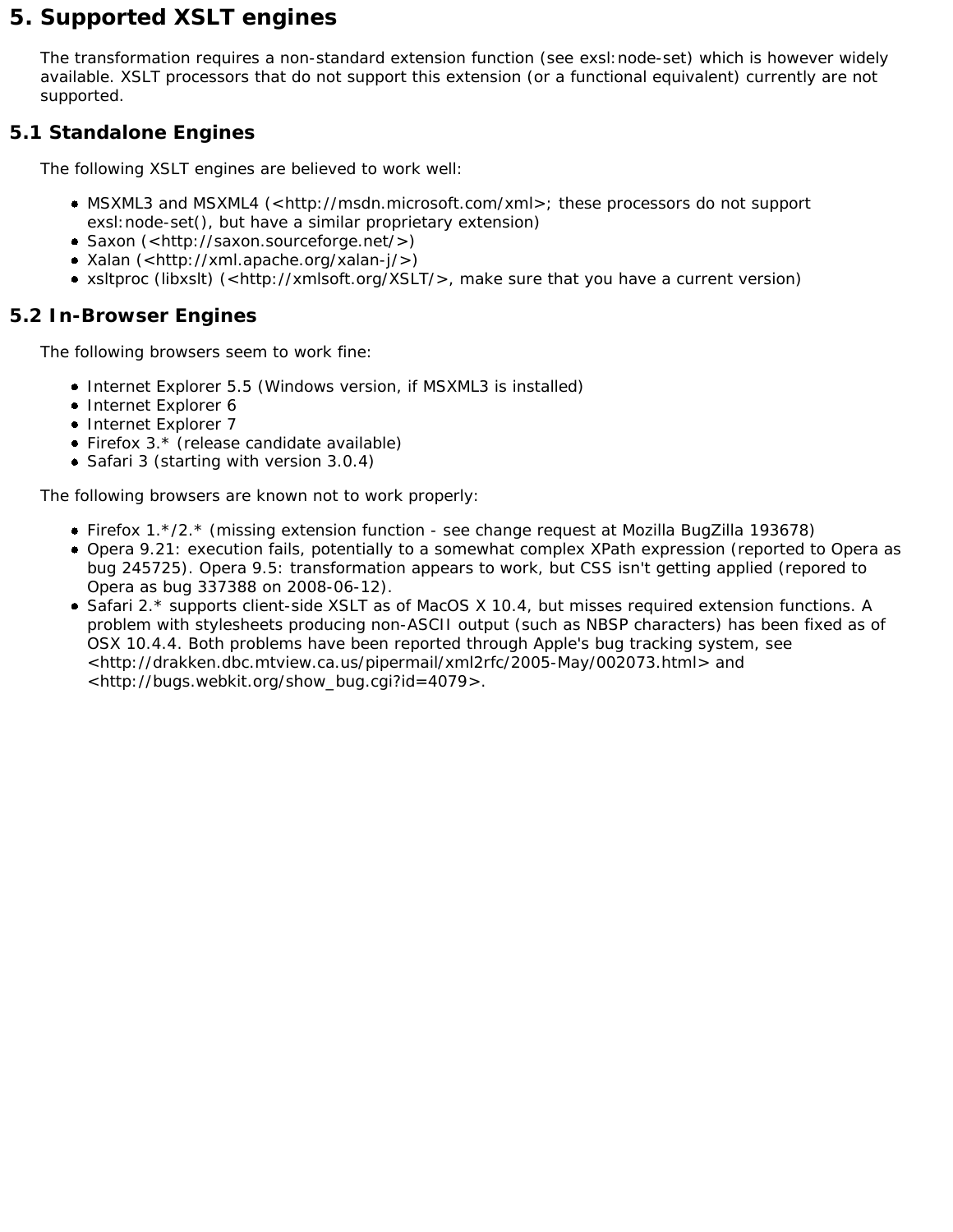# **6. Transforming to HTML**

Transformation to HTML can be done inside the browser if it supports XSLT. To enable this, add the following processing instruction to the start of the source file:

<?xml-stylesheet type='text/xsl' href='rfc2629.xslt' ?>

(and ensure that rfc2629.xslt is present).

## **6.1 HTML compliance**

The transformation result is supposed to conform to the HTML 4.01 strict DTD [HTML]. This can be checked using the W3C's online validator at <http://validator.w3.org>.

## **6.2 Standard HTML LINK elements**

LINK elements exist since HTML 2.0. They can be used to embed content-independant links inside the document. Unfortunately, only few user agents support this element. Firefox users may want to check the Link Widgets extension.

The following LINK elements are produced:

| LINK type | description                                                            |  |  |
|-----------|------------------------------------------------------------------------|--|--|
| alternate | for RFCs, a link to the authorative ASCII version on the IETF web site |  |  |
| appendic  | pointer to all top-level appendics                                     |  |  |
| author    | pointer to "authors" section                                           |  |  |
| chapter   | pointer to all top-level sections                                      |  |  |
| contents  | pointer to table of contents                                           |  |  |
| copyright | pointer to copyright statement                                         |  |  |
| index     | pointer to index                                                       |  |  |

The figure below shows how Mozilla Firefox 1.0 displays the Site Navigation Bar for rfc2396.xml.



# **6.3 Standard HTML metadata**

The following standard HTML META elements are produced:

| description<br>META name |                                                 |
|--------------------------|-------------------------------------------------|
| generator                | from XSLT engine version and stylesheet version |
| keywords                 | from keyword elements in front section          |

# **6.4 Dublin Core (RFC2731) metadata**

Unless turned off using the "rfc-ext support-rfc2731" processing instruction, the transformation will generate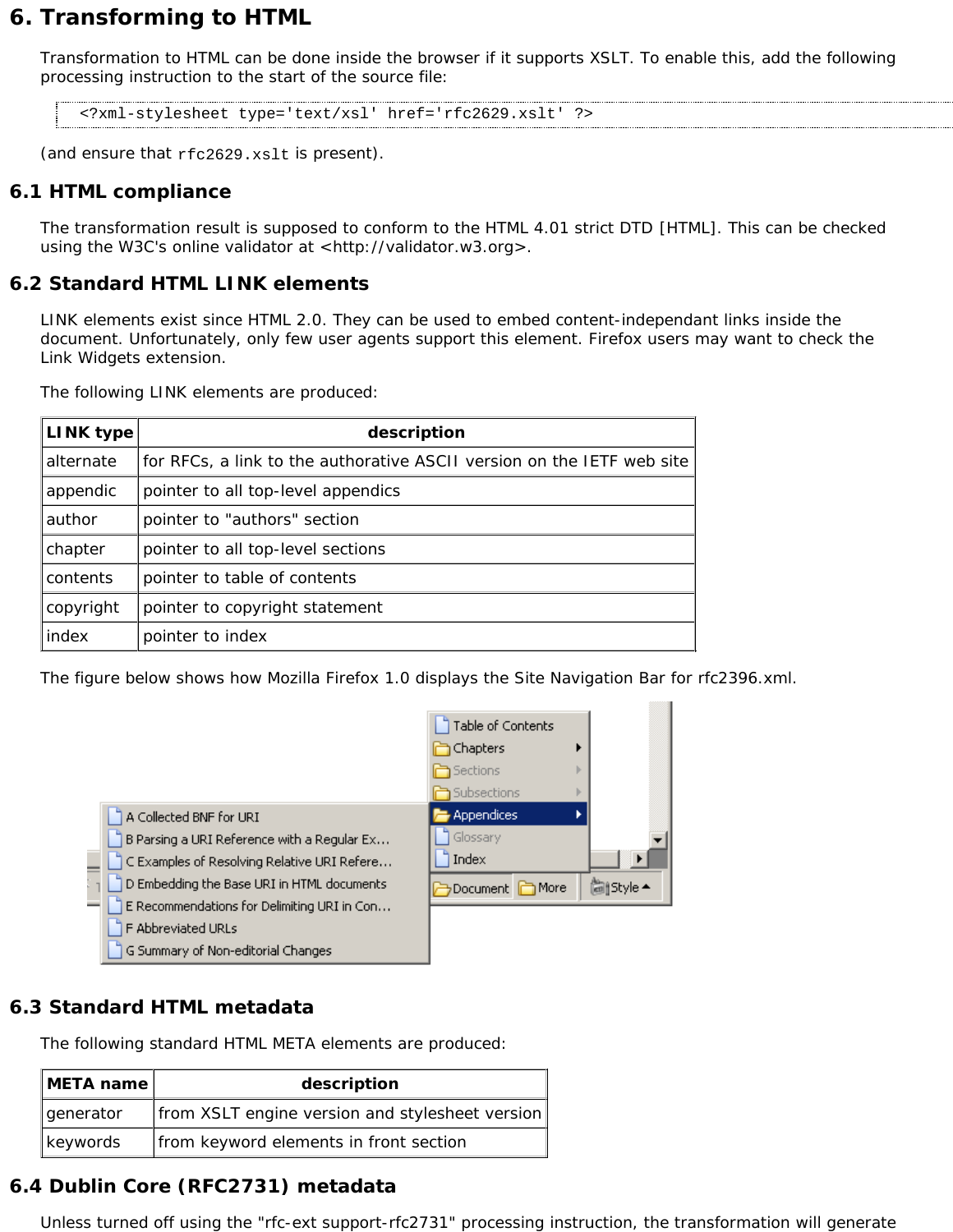metadata according to [RFC2731].

The following DCMI properties are produced:

| <b>META</b> name                        | description                                     |  |  |
|-----------------------------------------|-------------------------------------------------|--|--|
| DC.Creator                              | from author information in front section        |  |  |
| DC.Date.Issued                          | from date information in front section          |  |  |
| DC.Description.Abstract   from abstract |                                                 |  |  |
| DC.Identifier                           | document URN [RFC2648] from "docName" attribute |  |  |
| DC.Relation.Replaces                    | from "obsoletes" attribute                      |  |  |

# **6.5 Experimental hCard support**

The generated author information is formatted in hCard format.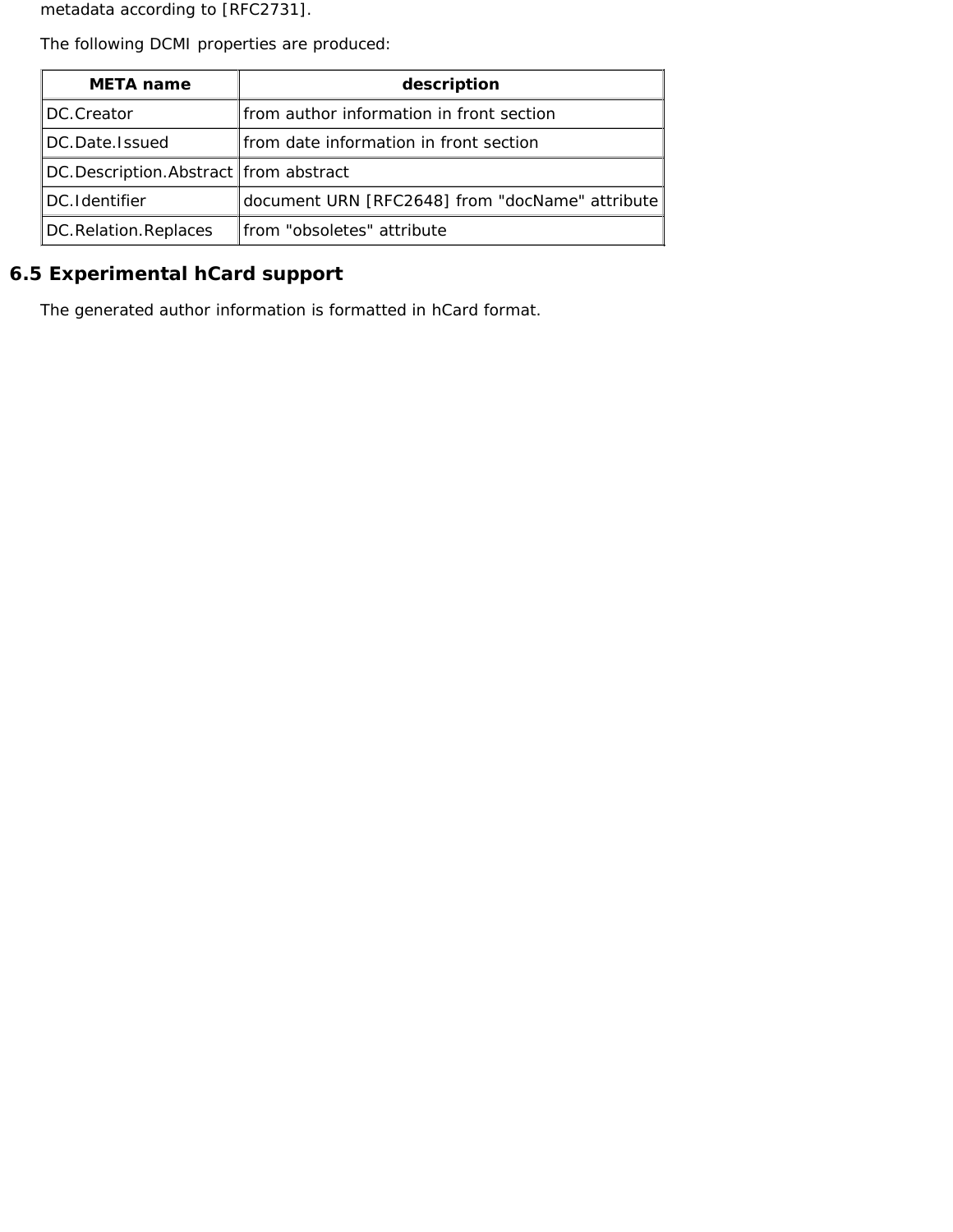# **7. Transforming to XHTML**

Transforming to XHTML requires slightly different XSLT output options and is implemented by the derived transformation script rfc2629toXHTML.xslt.

**Note:** Microsoft Internet Explorer does *not* support XHTML. Therefore it usually makes more sense to generate plain old HTML.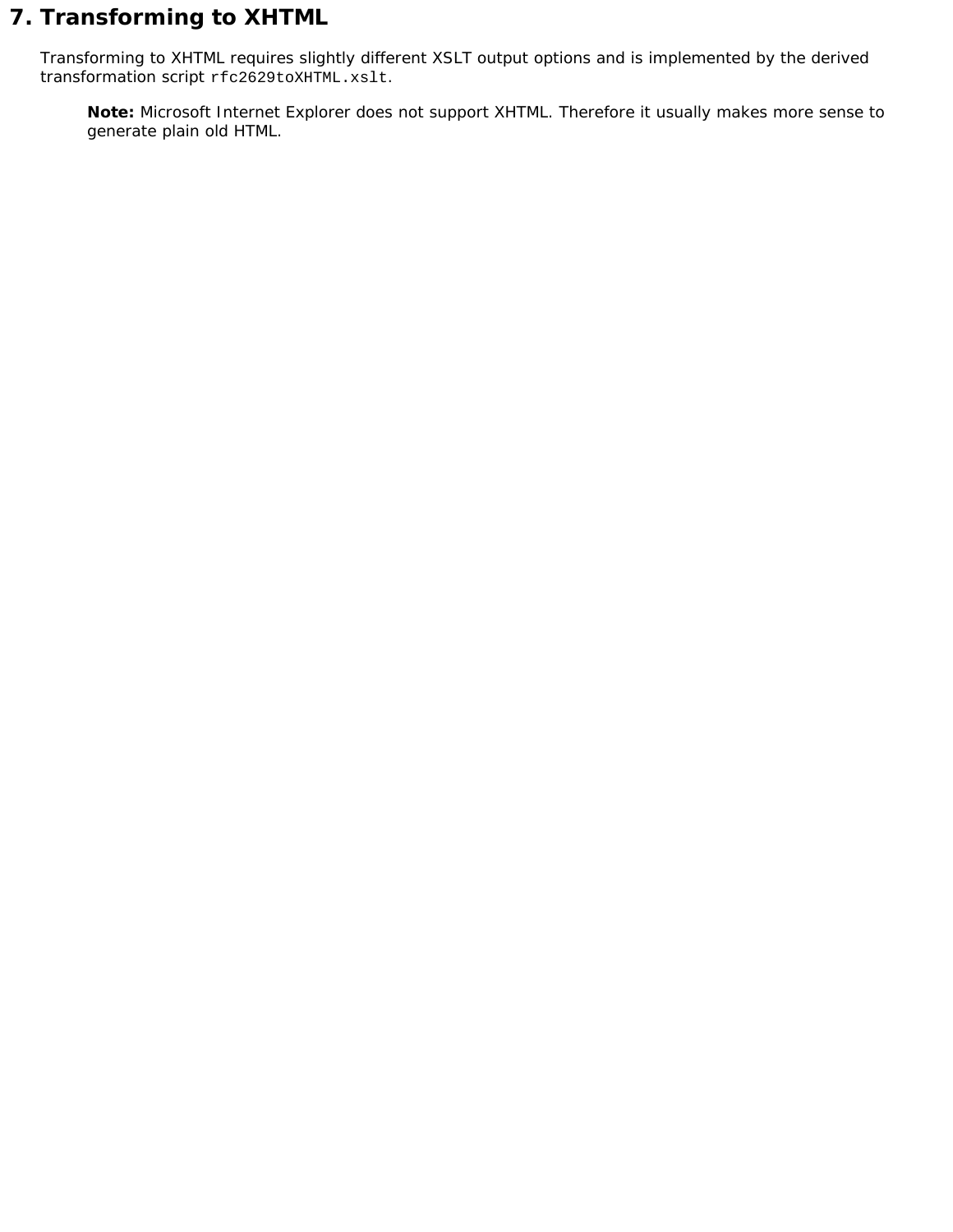# **8. Transforming to CHM (Microsoft Compiled Help)**

To generate a CHM file using Microsoft's HTML Help Compiler (hhc), three files are required in addition to the HTML file.

- 1. hhc table of contents file (HTML)
- 2. hhk index file (HTML)
- 3. hhp project file (plain text)

The three files are generated with three specific transformations, each requiring the additional XSLT parameter "basename" to specify the filename prefix.

Example:

```
saxon rfc2616.xml rfc2629toHhp.xslt basename=rfc2616 > rfc2616.hhp
saxon rfc2616.xml rfc2629toHhc.xslt basename=rfc2616 > rfc2616.hhc
saxon rfc2616.xml rfc2629toHhk.xslt basename=rfc2616 > rfc2616.hhk
hhc rfc2616.hhp
```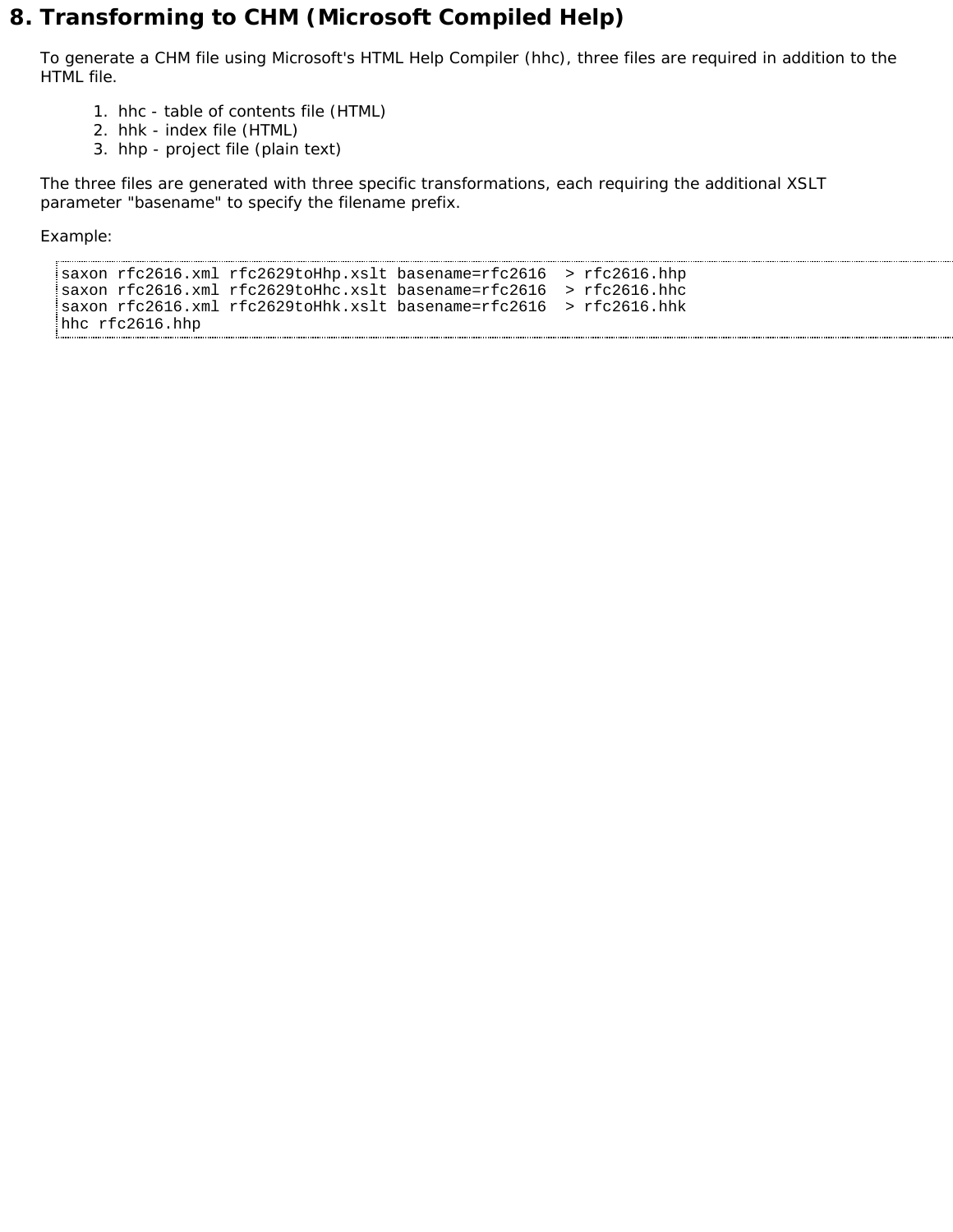# **9. Transforming to PDF via XSL-FO**

# **9.1 Via XSL-FO**

Transformation to XSL-FO [XSL-FO] format is available through rfc2629toFO.xslt (which includes rfc2629.xslt, so keep both in the same folder).

Compared to HTML user agents, XSL-FO engines unfortunately either come as open source (for instance, Apache FOP) or feature-complete (for instance, AntennaHouse XSL Formatter), but not both at the same time.

As Apache FOP needs special workarounds (page breaking, table layout), and some popular extensions aren't standardized yet, the translation produces a generic output (hopefully) conforming to [XSL-FO]. Specific backends (xsl11toFop.xslt, xsl11toXep.xslt, xsl11toAn.xslt) then provide post-processing for the individual processors.

**Note:** the output is currently targeted at Apache FOP 0.20.5  $\left(\langle \text{thtp:}/\text{/xmlgraphics.}apache.org/fop/0.20.5/\rangle\right)$ , not the newer versions.

#### **9.1.1 Extension feature matrix**

|                                       | <b>PDF</b> anchors                                       | <b>PDF</b> bookmarks            | <b>PDF</b> document<br>information    | <b>Index cleanup</b>                                                    |
|---------------------------------------|----------------------------------------------------------|---------------------------------|---------------------------------------|-------------------------------------------------------------------------|
| <b>XSL 1.1 WD</b>                     | no, but can be<br>auto-generated from<br>"id" attributes | yes                             | no, but uses XEP<br>output extensions | yes                                                                     |
| Antenna House<br><b>XSL formatter</b> | no                                                       | yes (from XSL 1.1<br>bookmarks) | yes (from XEP<br>document info)       | yes (just page<br>duplicate elimination,<br>from XSL 1.1 page<br>index) |
| Apache FOP                            | yes                                                      | yes (from XSL 1.1<br>bookmarks) | no.                                   | no                                                                      |
| RenderX XEP                           | no                                                       | yes (from XSL 1.1<br>bookmarks) | yes                                   | yes (from XSL 1.1<br>page index)                                        |

#### **9.1.2 Example: producing output for Apache FOP**

Example:

```
saxon rfc2616.xml rfc2629toFo.xslt > tmp.fo
saxon tmp.fo xsl11toFop.xslt > rfc2629.fo
```
# **9.2 Via X(HTML)**

PDF output can also be produced directly from (X)HTML. One simple approach is to rely on the browser's printing function, and to use a printer driver that produces PDF. Depending on the brower's CSS capabilities, the output will behave properly with respect to table breaks etc.

An alternative is PrinceXML (see <http://www.princexml.com/>), which can produce PDF directly from (X)HTML input, based on the CSS printing information.

For instance, PDF output with text justification turned on can be produced with:

```
saxon input.xml rfc2629toXHTML.xslt xml2rfc-ext-justification=print \
   > output.xhtml
prince output.xhtml output.pdf
```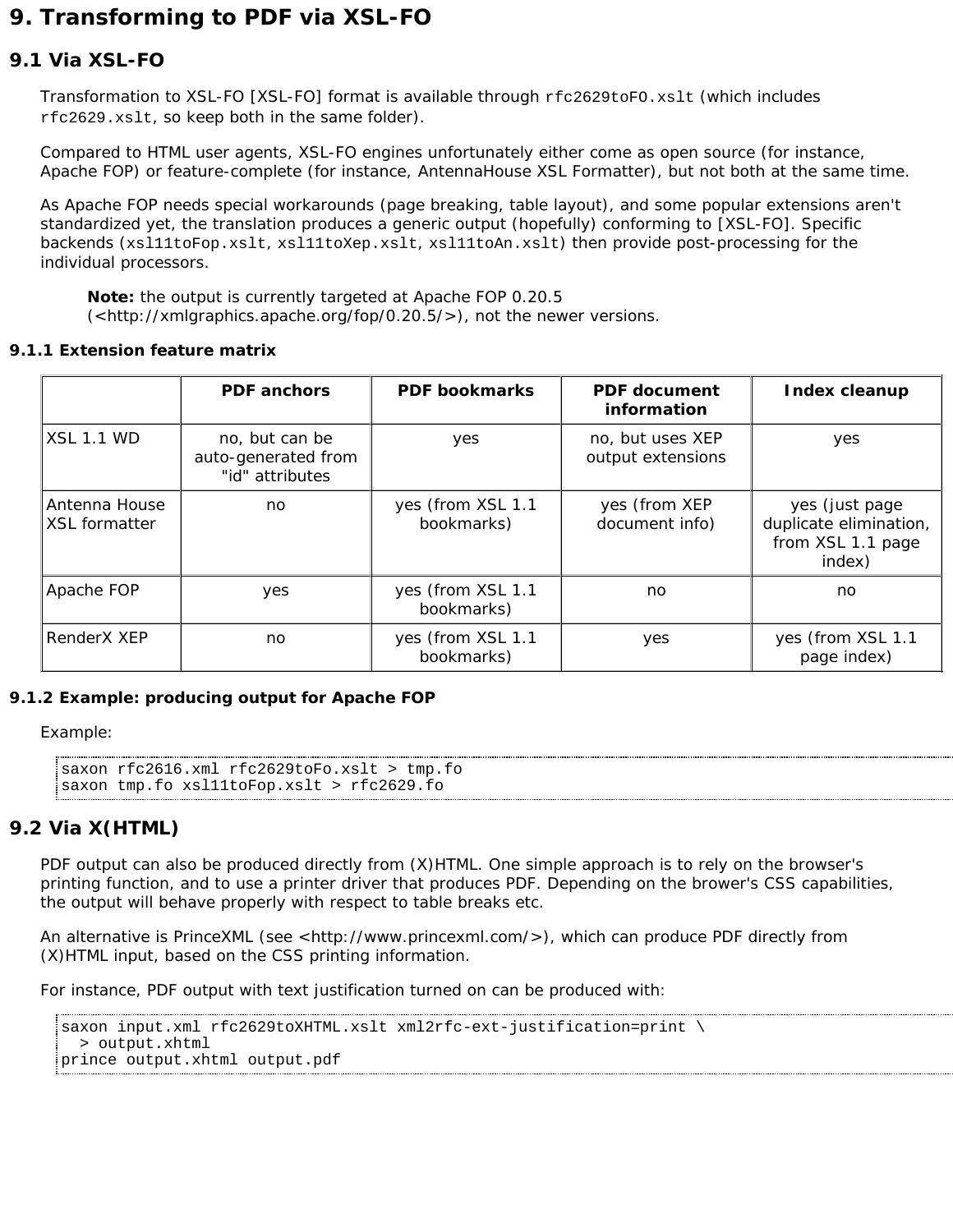# **10. Generic Extensions**

This section documents extensions implemented in rfc2629.xslt, using the extension namespace "http://purl.org/net/xml2rfc/ext".

# **10.1 <anchor-alias> element**

Using its "value" attribute, this element allows the definition of an internal link target alias for the enclosing element. This alias can then be used with the <ref> element for intra-document references.

Note that the anchor alias is not subject to the naming constraints that apply to anchor elements (which are XML names).

# **10.2 <bcp14> element**

This element marks the content as being one of the normative keywords defined in [RFC2119].

The DOCTYPE definition below allows using these keywords using XML entity expansion: such as in "...server &MUST; accept...".

```
<!DOCTYPE rfc [
 <!ENTITY MAY "<bcp14 xmlns='http://purl.org/net/xml2rfc/ext'
  >MAY</math> < /bcp14 > " >
 <!ENTITY MUST "<bcp14 xmlns='http://purl.org/net/xml2rfc/ext'
   >MUST</bcp14>">
 <!ENTITY MUST-NOT "<bcp14 xmlns='http://purl.org/net/xml2rfc/ext'
  >MUST NOT</bcp14>">
 <!ENTITY OPTIONAL "<bcp14 xmlns='http://purl.org/net/xml2rfc/ext'
   >OPTIONAL</bcp14>">
 <!ENTITY RECOMMENDED "<bcp14 xmlns='http://purl.org/net/xml2rfc/ext'
   >RECOMMENDED</bcp14>">
 <!ENTITY REQUIRED "<bcp14 xmlns='http://purl.org/net/xml2rfc/ext'
   >REQUIRED</bcp14>">
 <!ENTITY SHALL "<bcp14 xmlns='http://purl.org/net/xml2rfc/ext'
   >SHALL</bcp14>">
 <!ENTITY SHALL-NOT "<bcp14 xmlns='http://purl.org/net/xml2rfc/ext'
   >SHALL NOT</bcp14>">
 <!ENTITY SHOULD "<bcp14 xmlns='http://purl.org/net/xml2rfc/ext'
   >SHOULD</bcp14>">
 <!ENTITY SHOULD-NOT "<bcp14 xmlns='http://purl.org/net/xml2rfc/ext'
   >SHOULD NOT</bcp14>">]>
```
# **10.3 <bb> element**

Marking up a string as <bb> indicates that it represents the bottom line of a box drawing, replacing the "+" and "-" characters accordingly.

# **10.4 <bc> element**

Marking up a string as  $\langle$ bc> indicates that it represents a center line of a box drawing, replacing the "|" character accordingly.

# **10.5 <blockquote> element**

This element is like the "blockquote" element in [HTML] (note this is a block-level element!). It should contain one or more <t> child elements.

## **10.6 <bt> element**

Marking up a string as <bt> indicates that it represents the top line of a box drawing, replacing the "+" and "-" characters accordingly.

# **10.7 <dfn> element**

This element is like the "dfn" element in [HTML].

# **10.8 <h> element**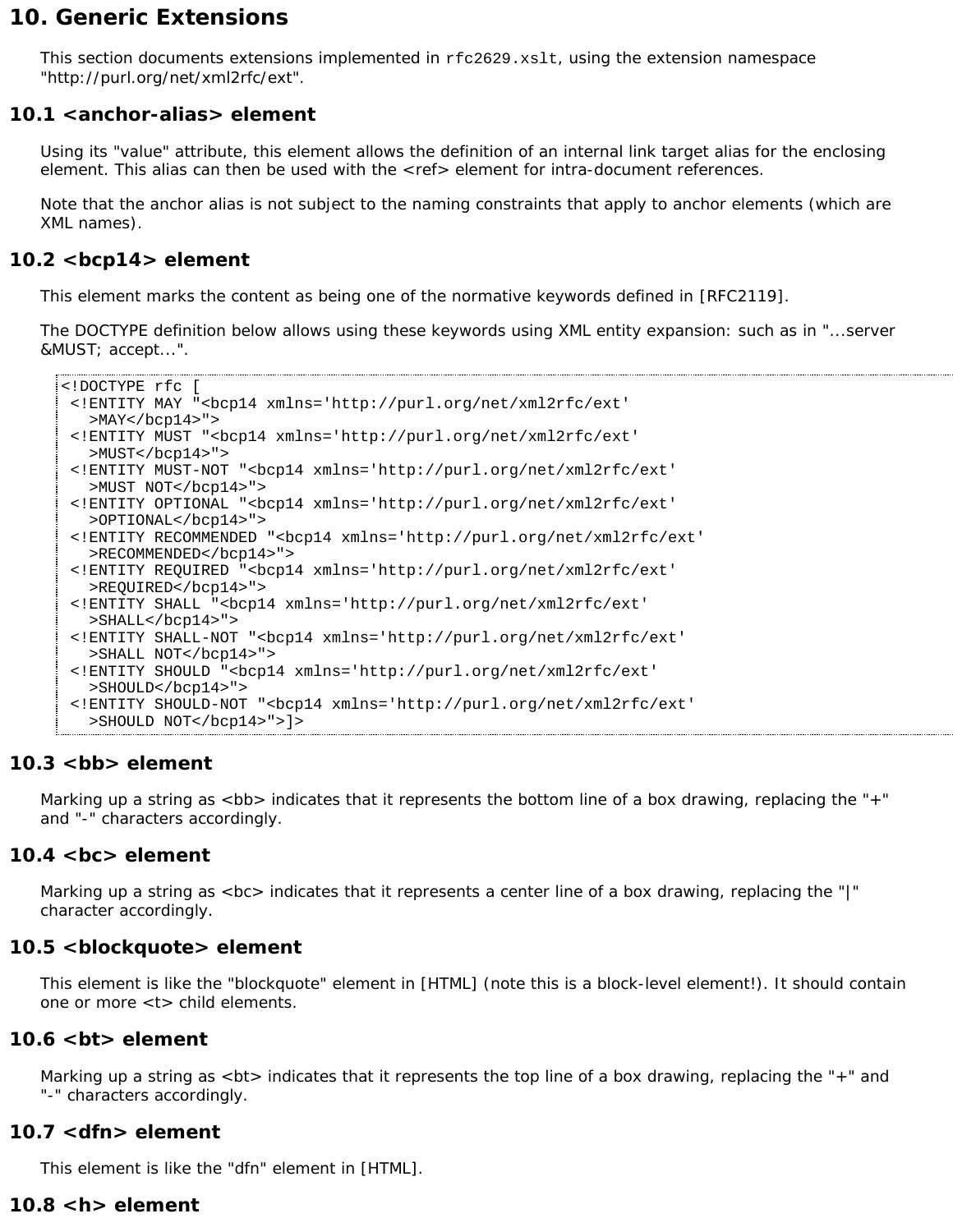This element is like the "h" element in [XHTML2].

### **10.9 <length-of> element**

This element can be used to insert the length of another formatted section (in decimal).

Example: computing the Content-Length header value

```
<artwork>
...
Content-Length: <x:length-of target="req"/>
<x:span anchor="req">123456789
<x:span><artwork/>
```
The lenght computation counts line ends as two characters (CRLF).

Note that indentation characters in artwork *will* be counted. The "indented" attribute allows to specify the amount of indentation to be substracted from the computed length.

## **10.10 <link> element**

This element can be added as a top-level child element below <rfc> to indicate additional link information. It's currently used only when generating HTML output, in which case an HTML <link> element with identical attributes gets generated.

Example: generating HTML link element

```
 <x:link xmlns="http://purl.org/net/xml2rfc/ext"
    rel="Bookmark"
     title="IETF WEBDAV Working Group"
     href="http://ftp.ics.uci.edu/pub/ietf/webdav/"/>
```
#### **10.11 <lt> element**

Used for grouping multiple <t> elements into a single list item.

#### **10.12 <q> element**

This element is like the "q" element in [HTML].

#### **10.13 <ref> element**

This element is a simplified variant of the <xref> element, in that no "target" attribute needs to be specified, instead the text contents acts as identifier. That in itself wouldn't be terribly useful, but together with the <anchor-alias>, it allows referring to other parts of the document with minimal additional markup.

For instance, given an alias definition such as

```
 <section title="Test" anchor="test">
   <x:anchor-alias value="alias1"/>
   <x:anchor-alias value="alias 2"/>
   ...
 </section>
```
the following simple references

```
 <x:ref>test</x:ref>
 <x:ref>alias1</x:ref>
 <x:ref>alias 2</x:ref>
```
are equivalent to...:

```
 <xref target="test">test</xref>
 <xref target="test">alias1</xref>
 <xref target="test">alias 2</xref>
```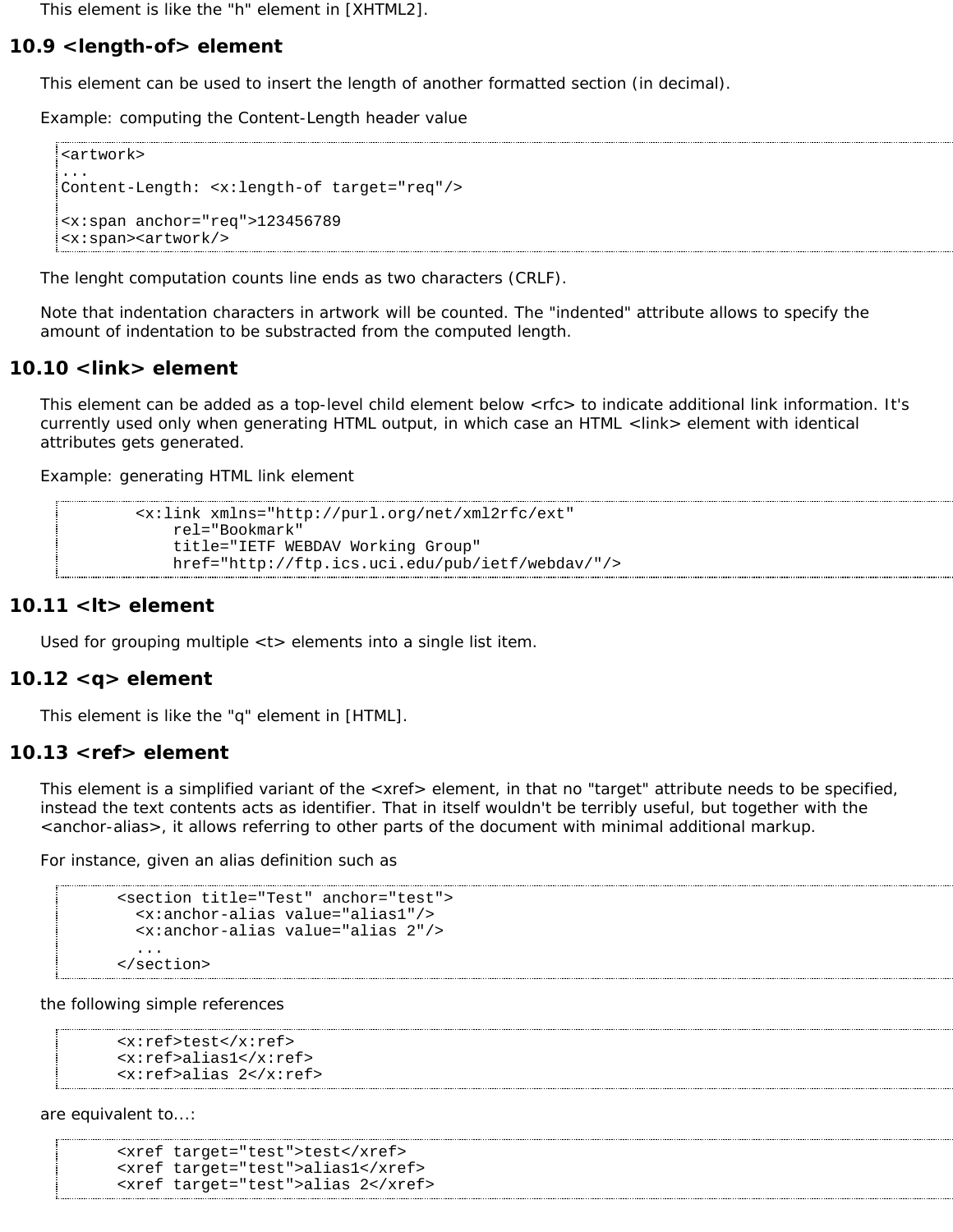### **10.14 <source> element**

Can be used to enhance a <reference> with information about the location for the XML source. This can be used by the <xref> processing code to automatically extract the target section number.

For example:

```
 ...
 <xref target="RFC2616" x:fmt="of" x:rel="#PUT" />
 ...
 <reference target="RFC2616"/>
   ...
   <x:source href="rfc2616.xml"/>
   ...
```
## 10.15 <sup> element

This element is like the "sup" element in [HTML].

Note: the down conversion to RFC2629 format replaces " $x^{y_n}$  by " $x^{\wedge}y$ ".

## **10.16 Extensions to Xml2rfc <iref> element**

The extension attribute below is allowed on the standard <iref> element:

x:for-anchor specifies that the <iref> will also be automatically inserted whenever the specified anchor is cross-referenced -- this may save entering lots of <iref> instances. As a special case, a value of "" (empty string) refers to the anchor attribute of the closest ancestor.

## **10.17 Extensions to Xml2rfc <list> element**

The extension attribute below is allowed on the standard <list> element:

x:indent specifies the amount of indentation for list items in hanging lists. This can be useful when the output format, such as XSL-FO, does not support automatical formatting. The value takes an XSL-FO width, such as "5em". The default is *length of longest label in characters* times *0.8em*.

Also, the <list> element can take <x:lt> child elements instead of <t>, allowing to insert multiple paragraphs into a single list item.

## **10.18 Extensions to Xml2rfc <section> element**

The extension attribute below is allowed on the standard <list> element:

x:fixed-section-number can be used to specify a fixed section number. This can be useful when formatting historic documents that used a different numbering style.

## **10.19 Extensions to Xml2rfc <xref> element**

Three extension attributes are allowed on the standard <xref> element:

- 1. x:sec can be specified to point to a specific section of the referenced document,
- 2. x:rel may specify a relative reference to use when linking into the referenced document (if linking by section number is not available),
- 3. x:fmt defines the text format to be used.

The following formats are defined for the x:fmt attribute:

```
, (Comma)
```
[*reference*], Section *sec*

```
()
```
[*reference*] (Section *sec*)

#### anchor

Like the default format, but without brackets.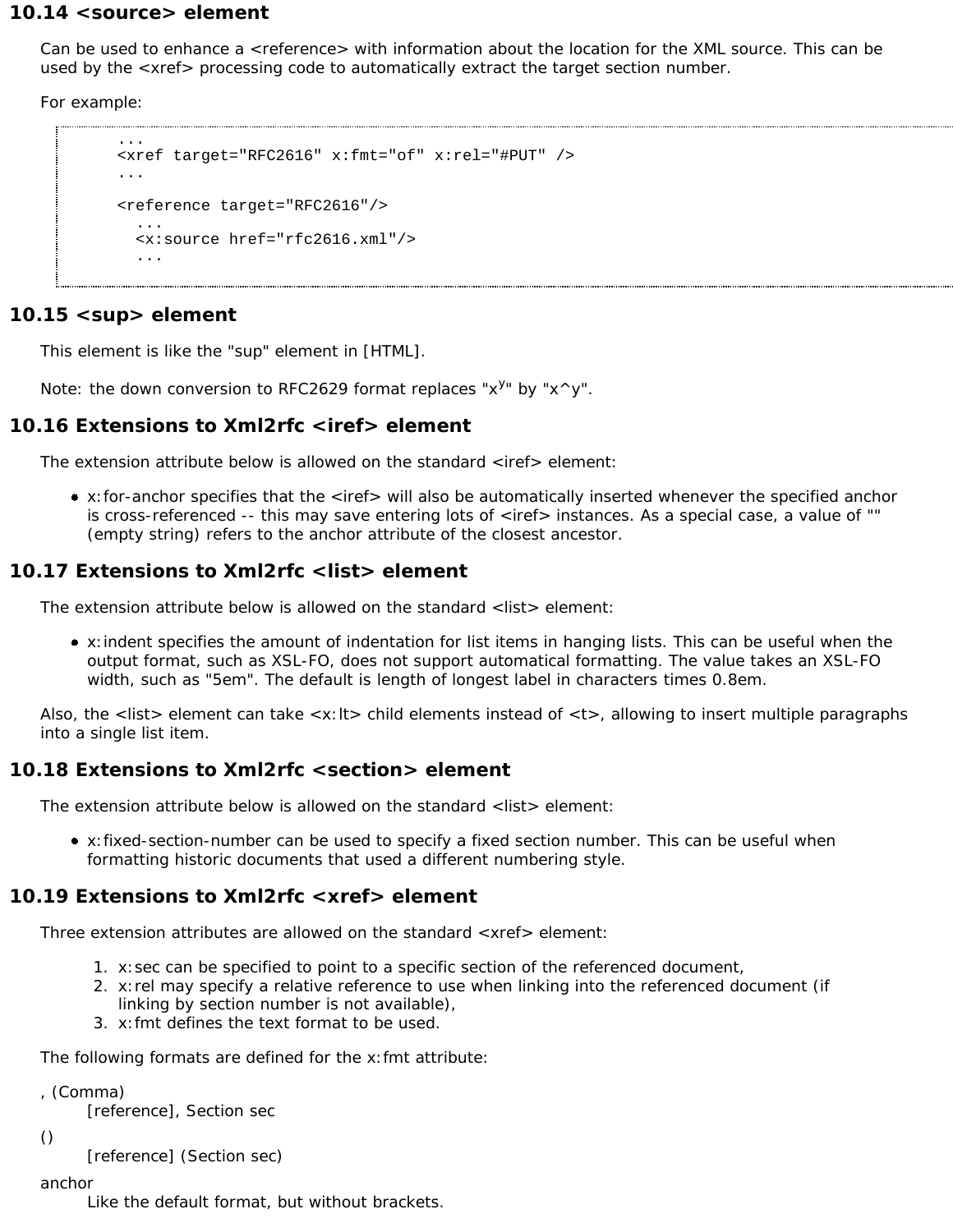of

### Section *sec* of [*reference*]

number

*sec*

none

No output (can be used to have xrefs to references without having them rendered as such)

sec

Section *sec*

These extensions are currently only supported for <xref> elements without child nodes.

If the processor knows how to reference the target section, it will generate a link directly to the target section, such as in [RFC2119], Section 5.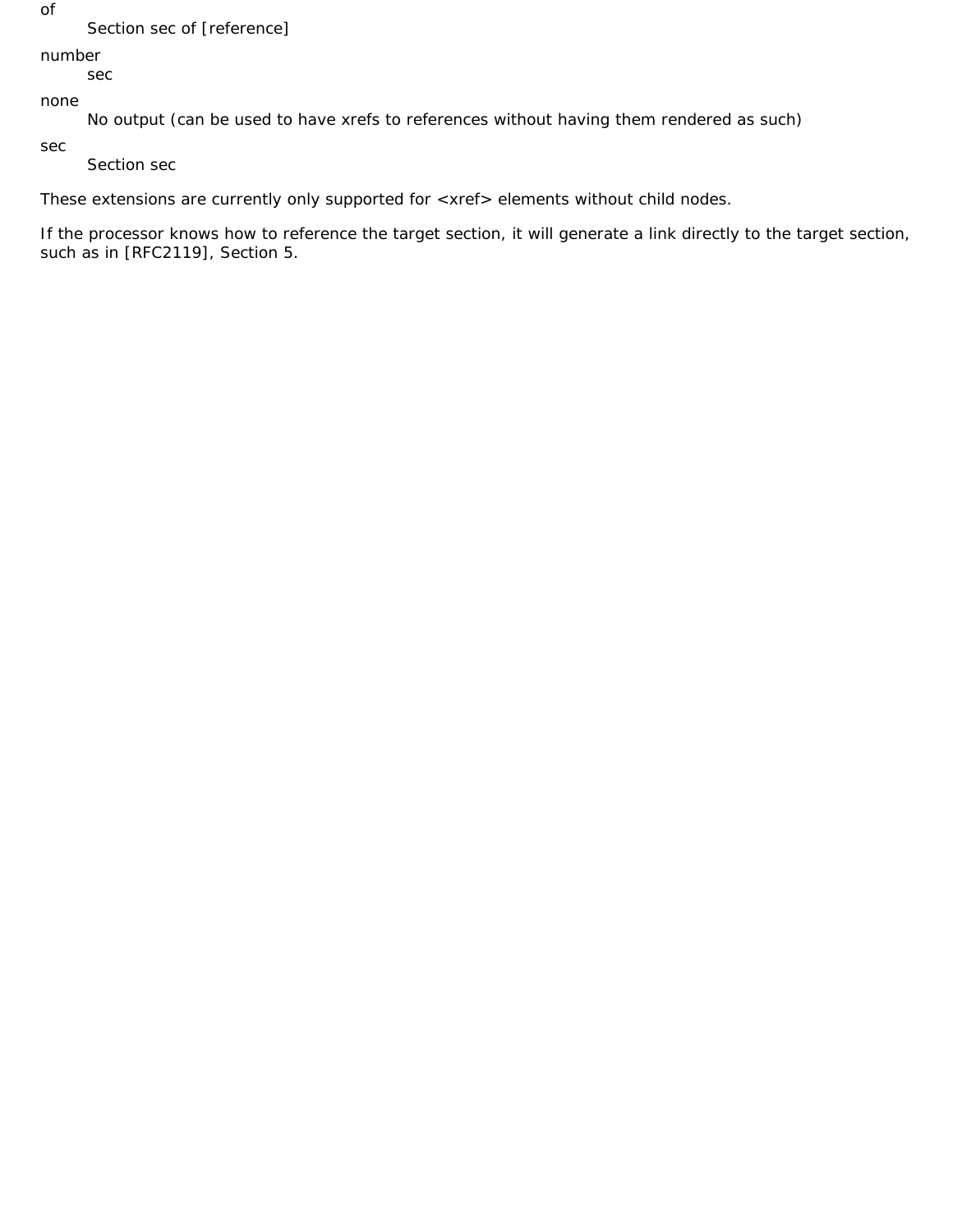# **11. Utilities**

# **11.1 Checking References**

check-references.xslt can be used to check all references to RFC- and ID-series IETF publications and to W3C publications (note this script requires local copies of <ftp://ftp.isi.edu/in-notes/rfc-index.xml> and <http://www.w3.org/2002/01/tr-automation/tr.rdf> and will use the XML status information provided at <http://tools.ietf.org/>).

If the document is supposed to be published on the IETF standards track, the desired level can be specified using the parameter intended-level as 'PROPOSED', 'DRAFT' or 'STANDARD'.

For instance, as of 2006-08-06, the script produces for <http://greenbytes.de/tech/webdav/rfc2518.xml>:

```
> saxon rfc2518.xml check-references.xslt
Normative References:
ISO-11578: not checked
ISO-639: not checked
ISO-8601: not checked
REC-xml-19980210: [FirstEdition] obsoleted by REC-xml-20001006
REC-xml-names-19990114: [REC] obsoleted by PER-xml-names-20060614
RFC1766: [PROPOSED STANDARD] obsoleted by RFC3066 RFC3282
RFC2068: [PROPOSED STANDARD] obsoleted by RFC2616
RFC2069: [PROPOSED STANDARD] obsoleted by RFC2617
RFC2119: [BEST CURRENT PRACTICE] (-> BCP0014) ok
RFC2141: [PROPOSED STANDARD] ok
RFC2277: [BEST CURRENT PRACTICE] (-> BCP0018) ok
RFC2396: [DRAFT STANDARD] obsoleted by RFC3986
RFC2279: [DRAFT STANDARD] obsoleted by RFC3629
Informational References:
REC-PICS-labels-961031: [REC] ok
RFC1807: [INFORMATIONAL] ok
RFC2026: [BEST CURRENT PRACTICE] (-> BCP0009) ok
RFC2291: [INFORMATIONAL] ok
RFC2376: [INFORMATIONAL] obsoleted by RFC3023
RFC2413: [INFORMATIONAL] ok
USMARC: not checked
WF: not checked
```
Recognized formats in the <seriesInfo> element are:

- for RFCs, the name attribute must be "RFC", and the value attribute must be the number of the RFC,
- for Internet Drafs, the name attribute must be "ID" or "Internet-Draft", and the value attribute must be the file name of the draft (including the two-digit running number, but excluding a file extension),
- for W3C documents, the name attribute must be "W3C", must start with "W3C ", or must start with "World Wide Web Consortium ", and the value attribute must be the "shorthand" name of the specification, such as "REC-xml-19980210".

# **11.2 Generating Graphs from References**

gen-reference-graph.xslt generates a graph of RFC dependencies, using the same base data as in check-references.xslt (see Section 11.1). Its output is a "dot" file, to be processed by GraphViz (see <http://www.graphviz.org/>).

The picture below shows the RFC dependencies in RFC2629.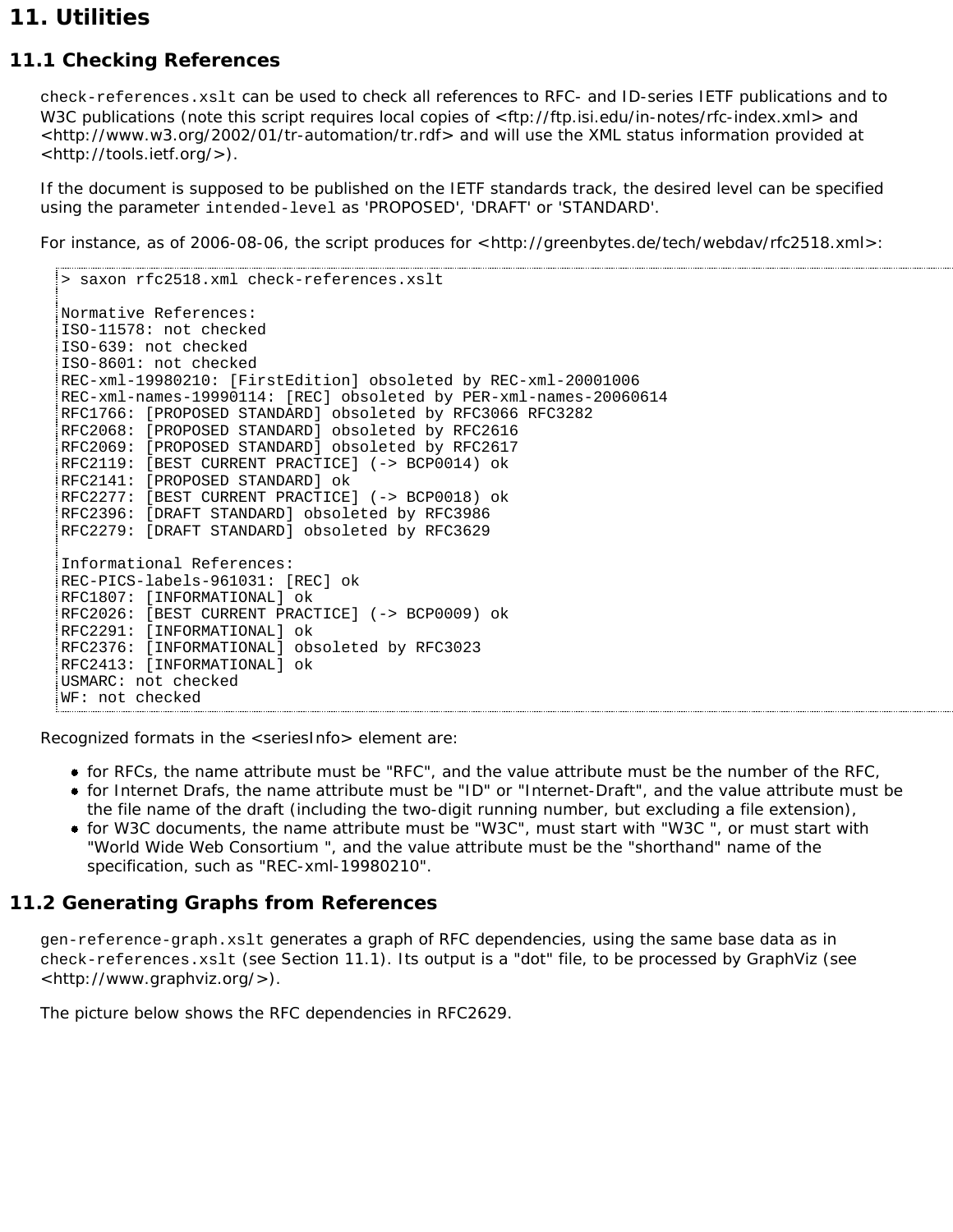

# **11.3 Producing reference entries for books**

amazon-asin.xslt uses the Amazon web services to generate a <reference> element for a given ASIN (ISBN).

For instance:

```
<?xml version="1.0" encoding="utf-8"?>
<references>
 <reference target="urn:isbn:0134516591">
    <front>
      <title>Simple Book, The: An Introduction to Internet Management,
               Revised Second Edition</title>
      <author surname="Rose"
                 fullname="Marshall T. Rose" initials="M. T. ">
        <organization/>
      </author>
      <author surname="Marshall"
                 fullname="Rose T. Marshall" initials="R. T.">
        <organization/>
      </author>
      <date year="1996" month="March"/>
    </front>
    <seriesInfo name="Prentice Hall" value=""/>
 </reference>
</references>
```
Note that the resulting XML usually requires checking, in this case Amazon's database is playing tricks with Marshall's name...

## **11.4 Down-converting to RFC2629bis DTD**

clean-for-DTD.xslt can be used to down-convert some extensions to a format that is supported by the base xml2rfc distribution. Note that these extensions are experimental (feedback appreciated).

The following mappings are done:

- <iref> elements inside <artwork> elements are moved in front of the enclosing <figure> element.
- < xref > elements inside < artwork > are expanded just like in regular text (that is, the markup is stripped, but the element is replaced by the applicable replacement text).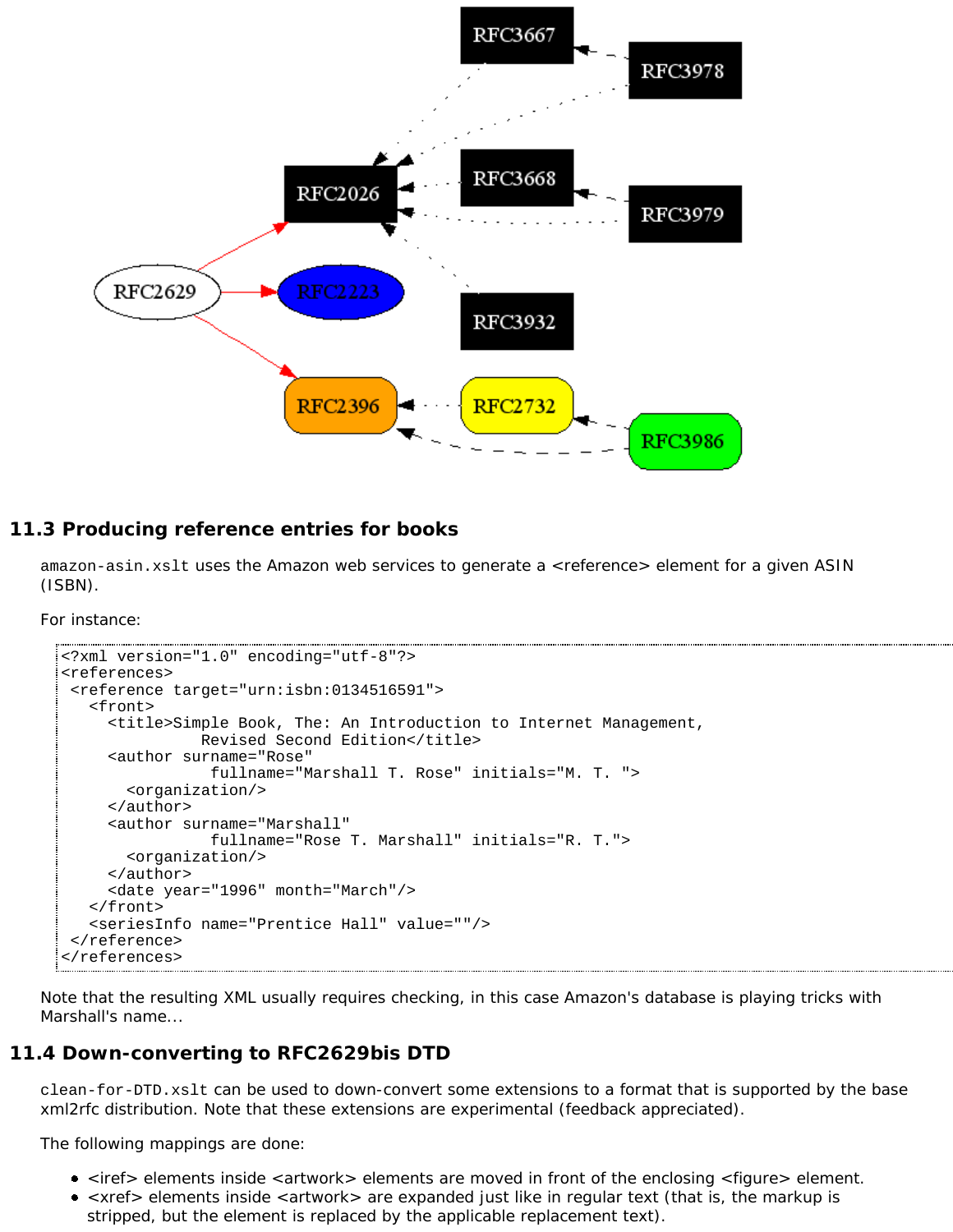- <x:anchor-alias> elements get stripped.
- <x:bcp14> elements get stripped.
- $\bullet$  <x:bb>, <x:bc> and <x:bt> elements get stripped.
- <x:blockquote> elements get converted to indented text (through a <list> element).
- <x: dfn> elements get stripped.
- <x:h> elements get stripped.
- <x: link> elements get stripped.
- <x:q> elements get stripped, with apostrophes added around the text.
- <x:ref> elements get replaced by <xref> elements, targetting either the anchor or another anchor with matching <x:anchor-alias> child element.

# **11.5 Extracting artwork**

With extract-artwork.xslt, artwork elements named through the "name" attribute can be extracted. This can be used to automatically check their syntax (for instance, when ABNFs appear within a figure element).

For instance:

saxon rfc3986.xml extract-artwork.xslt name=uri.abnf

In addition, artwork of a specific type can be extracted, such as with:

```
saxon rfc3986.xml extract-artwork.xslt type=abnf
```
### **11.6 GRRDL**

rfc2629grddl.xslt extracts RDF information. This is experimental work-in-progress. See <http://www.w3.org/TR/grddl/> for more information.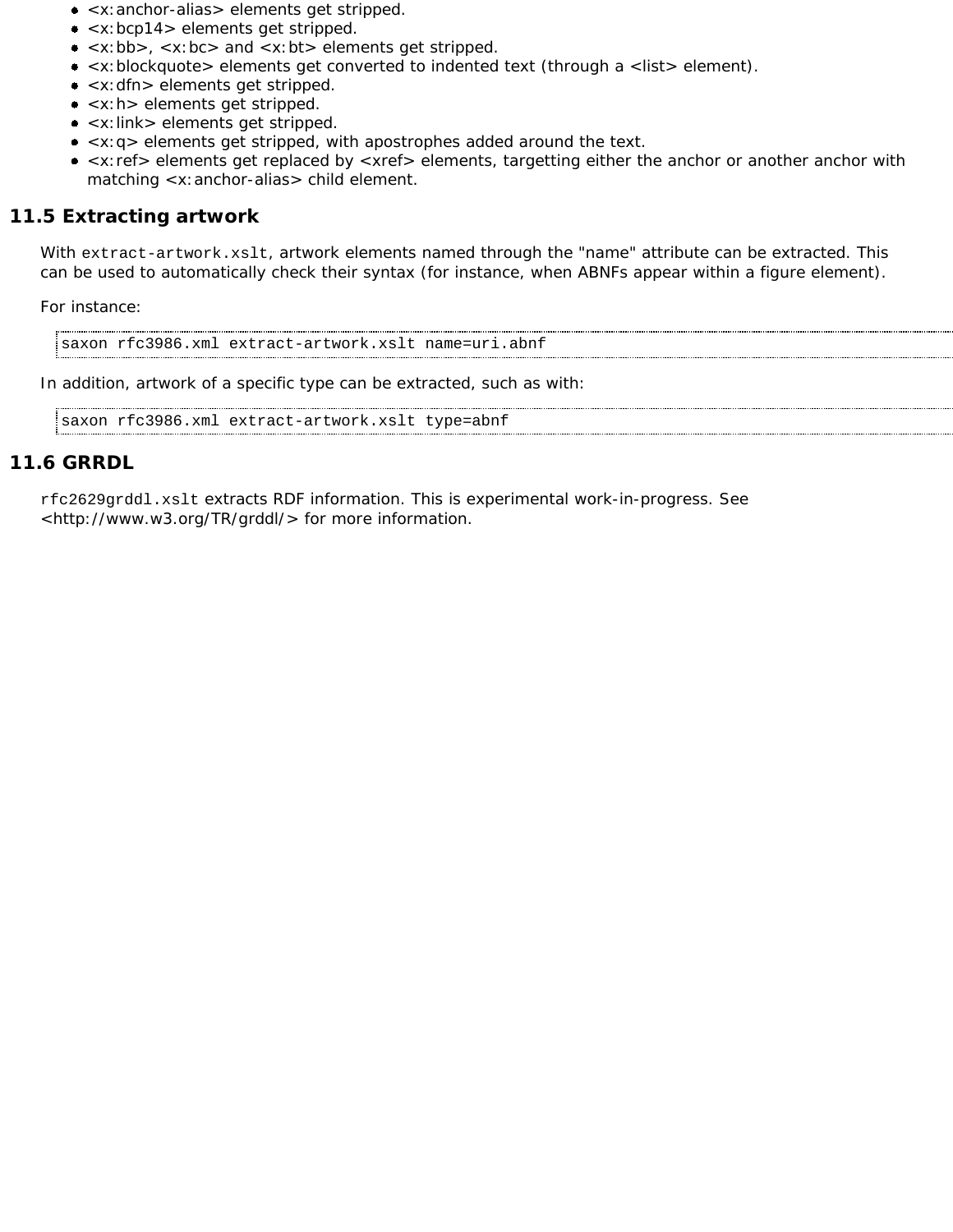# **12. Informative References**

- **[HTML]** Raggett, D., Hors, A., and I. Jacobs, "HTML 4.01 Specification", W3C REC-html401-19991224, December 1999, <http://www.w3.org/TR/html401/>.
- **[RFC2119]** Bradner, S., "Key words for use in RFCs to Indicate Requirement Levels", BCP 14, RFC 2119, March 1997.
- **[RFC2616]** Fielding, R.T., Gettys, J., Mogul, J.C., Nielsen, H.F., Masinter, L., Leach, P.J., and T. Berners-Lee, "Hypertext Transfer Protocol -- HTTP/1.1", RFC 2616, June 1999.
- **[RFC2629]** Rose, M.T., "Writing I-Ds and RFCs using XML", RFC 2629, June 1999.
- **[RFC2648]** Moats, R., "A URN Namespace for IETF Documents", RFC 2648, August 1999.
- **[RFC2731]** Kunze, J.A., "Encoding Dublin Core Metadata in HTML", RFC 2731, December 1999.
- **[RFC5234]** Crocker, D., Ed. and P. Overell, "Augmented BNF for Syntax Specifications: ABNF", STD 68, RFC 5234, January 2008.
- **[RNC]** Clark, J., "RELAX NG Compact Syntax", OASIS, Nov 2002, <http://www.oasis-open.org/committees/relax-ng/compact-20021121.html>.
- **[XHTML2]** Axelsson, J., Birbeck, M., Dubinko, M., Epperson, B., Ishikawa, M., McCarron, S., Navarro, A., and S. Pemberton, "XHTML™ 2.0", W3C WD-xhtml2-20060726, July 2006, <http://www.w3.org/TR/xhtml2>.
- **[XSL-FO]** Berglund, A., "Extensible Stylesheet Language (XSL) Version 1.1", W3C REC-xsl11-20061205, Dec 2006, <http://www.w3.org/TR/2006/REC-xsl11-20061205/>.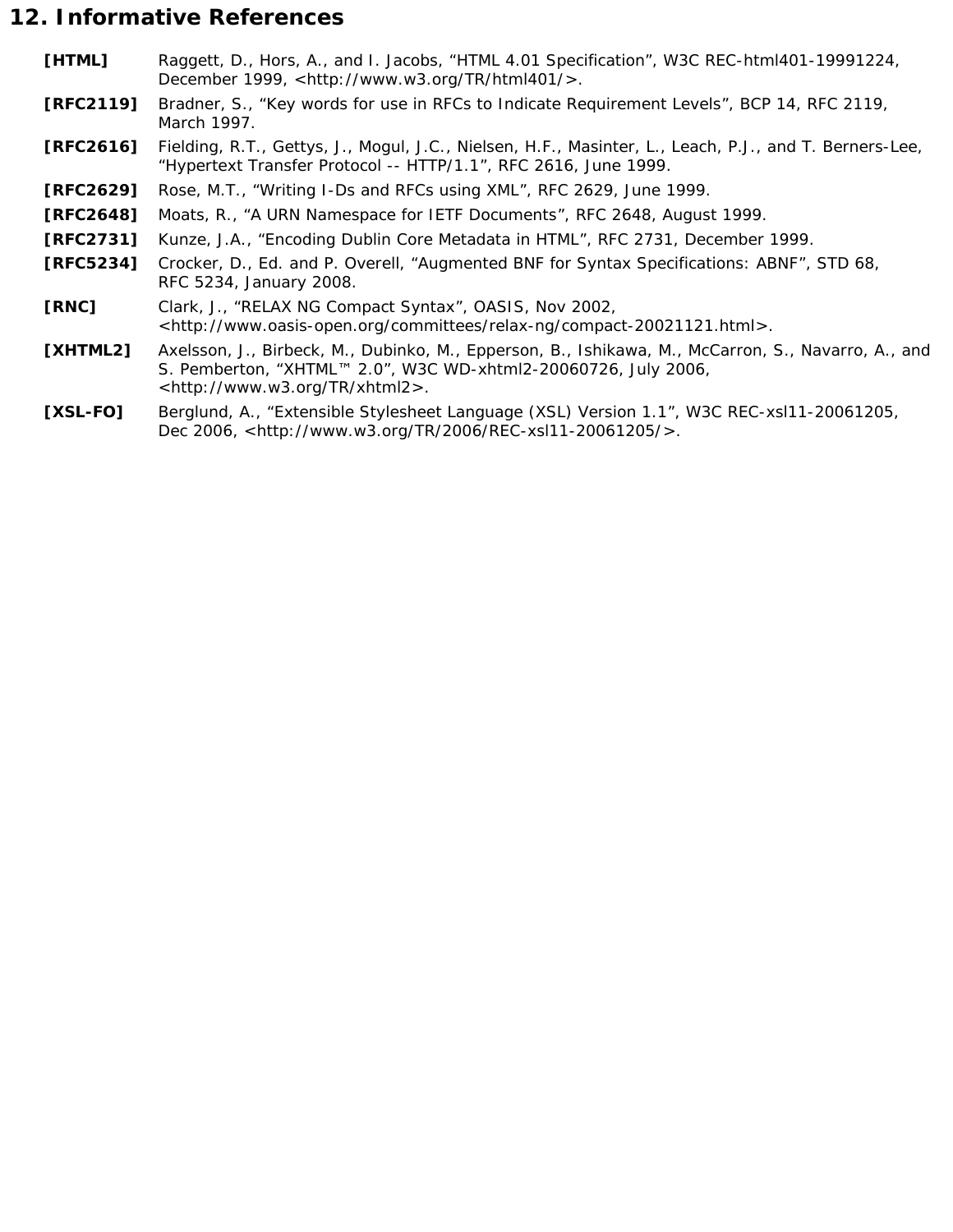# **Author's Address**

**Julian F. Reschke** greenbytes GmbH Hafenweg 16 Muenster, NW 48155 Germany Phone: +49 251 2807760 EMail: julian.reschke@greenbytes.de URI: http://greenbytes.de/tech/webdav/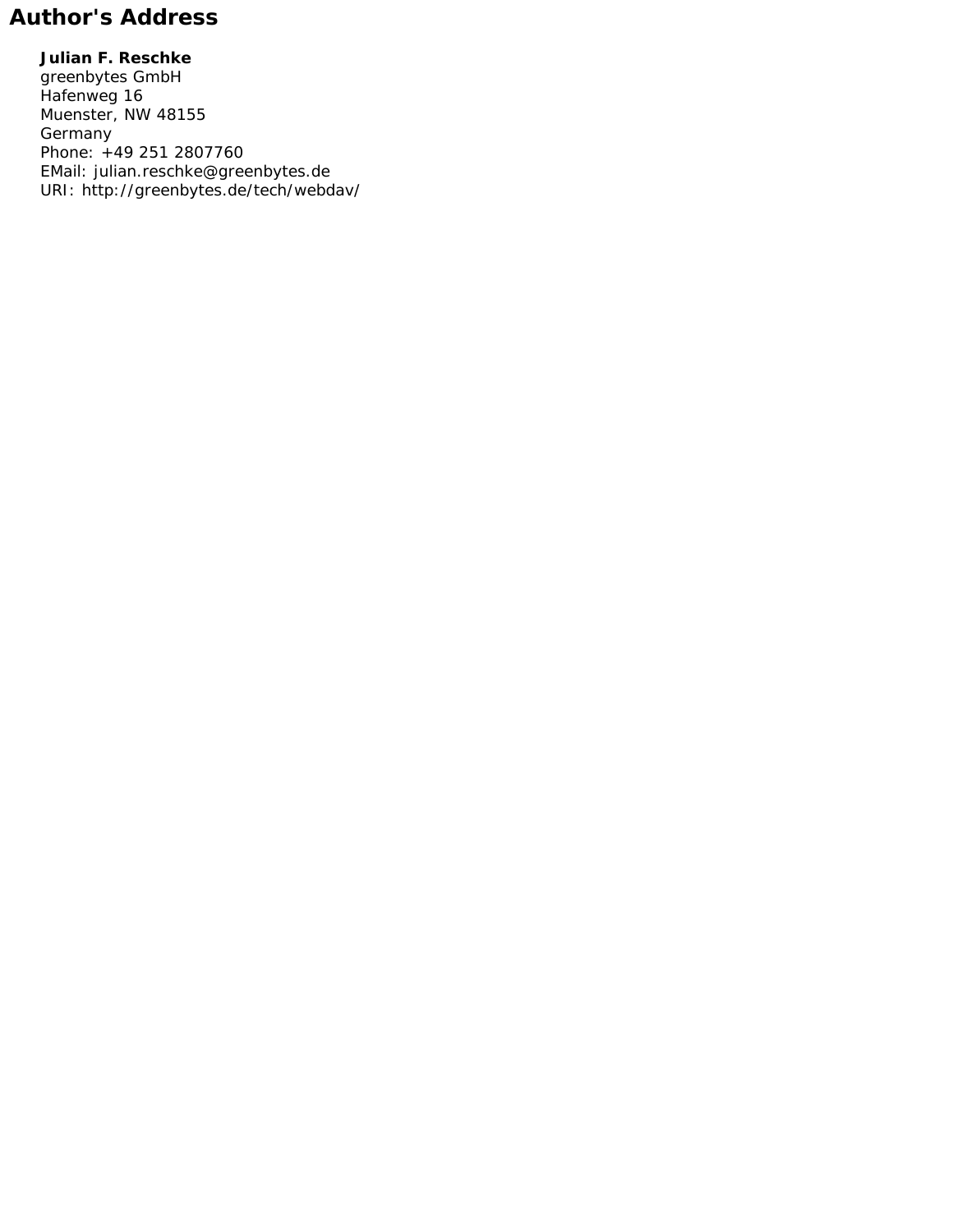# **A. RELAX NG Compact Schema**

The RelaxNG schema ([RNC]) below can be used to validate input documents (for instance, with Jing).

*Note that this is work in progress, and doesn't yet cover all extensions completely.*

```
# WORK IN PROGRESS! PLEASE REPORT PROBLEMS TO THE AUTHOR.
# Define our extension namespace
namespace x = "http://purl.org/net/xml2rfc/ext"
# Define GRDDL namespace
namespace grddl = "http://www.w3.org/2003/g/data-view#"
# Include rfc2629bis RNC grammar
include "rfc2629.rnc" {
   # Redefine <artwork> to allow markup
   artwork =
     element artwork {
       attlist.artwork,
        (TEXT
          | eref
           | iref
          | spanx
          | xref
          | x_bb
          | x_bc
          | x_bt
          | x_length-of
          | x_ref
          | x_span
          | x_x)* 
     }
   # Redefine <c> to allow our extension elements
  \mathcal{C} element c {
       attlist.c,
        (TEXT
            | xref
           eref
            | iref 
            | cref 
            | spanx 
          | x_ref)*
      }
   # Redefine <cref> to allow more child elements
   cref =
     element cref {
       attlist.cref,
        (TEXT
          | eref)*
     }
   # Redefine <list> element to allow <x:lt> child elements
  \langlelist =
     element list {
       attlist.list,
        (t+ | x_lt+)
      } 
   # Redefine <preamble> to allow our extension elements
   preamble =
     element preamble {
       attlist.preamble,
        (TEXT
            | xref
           eref
            | iref
```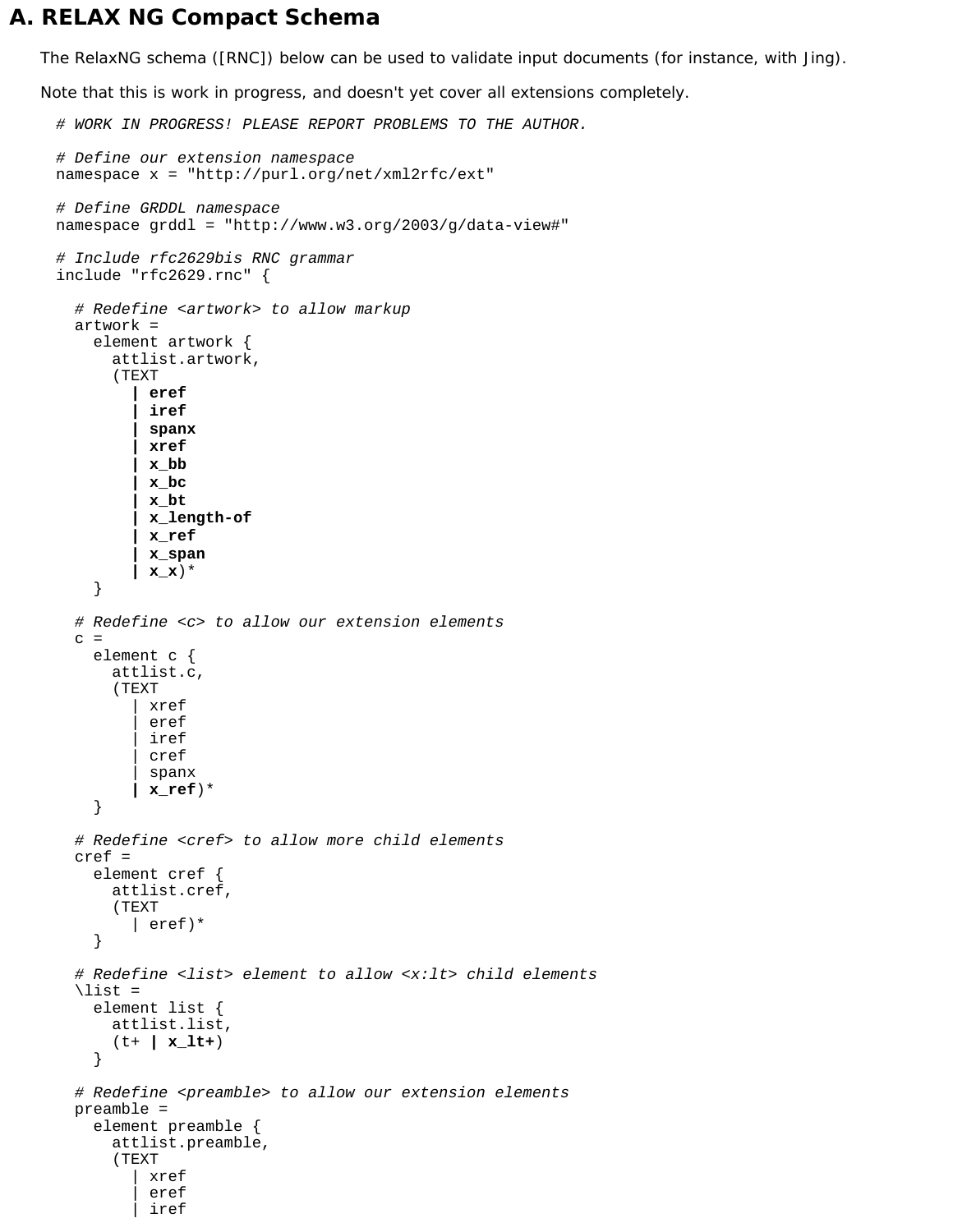```
 | cref
          | spanx
        | x_anchor-alias)*
   }
 # Redefine <postamble> to allow our extension elements
 postamble =
   element postamble {
     attlist.postamble,
     (TEXT
          | xref
         eref
          | iref
          | cref
         | spanx
        | x_bcp14)*
   }
 # Redefine <reference> to allow our extension elements
 reference =
   element reference {
     attlist.reference,
     front,
     seriesInfo*,
     format*,
     annotation*,
     x_source?
   }
 # Redefine <rfc> to allow our extension elements
 rfc =
   element rfc {
     attlist.rfc,
     x_link*,
     x_assign-section-number*,
     front,
     middle,
     back?
   }
 # Redefine <section> to allow our extension elements
 section =
   element section {
     attlist.section,
     (t
        figure
       texttable
        | iref
       section
       | x_anchor-alias
       | x_blockquote)*
   }
 # Redefine <spanx> to allow some markup
 spanx =
   element spanx {
     attlist.spanx,
     (TEXT
        | iref
        | xref
        | x_ref)*
   }
 # Redefine <t> to allow our extension elements
t = element t {
     attlist.t,
      (TEXT
        | \list
       figure
        | xref
        | eref
```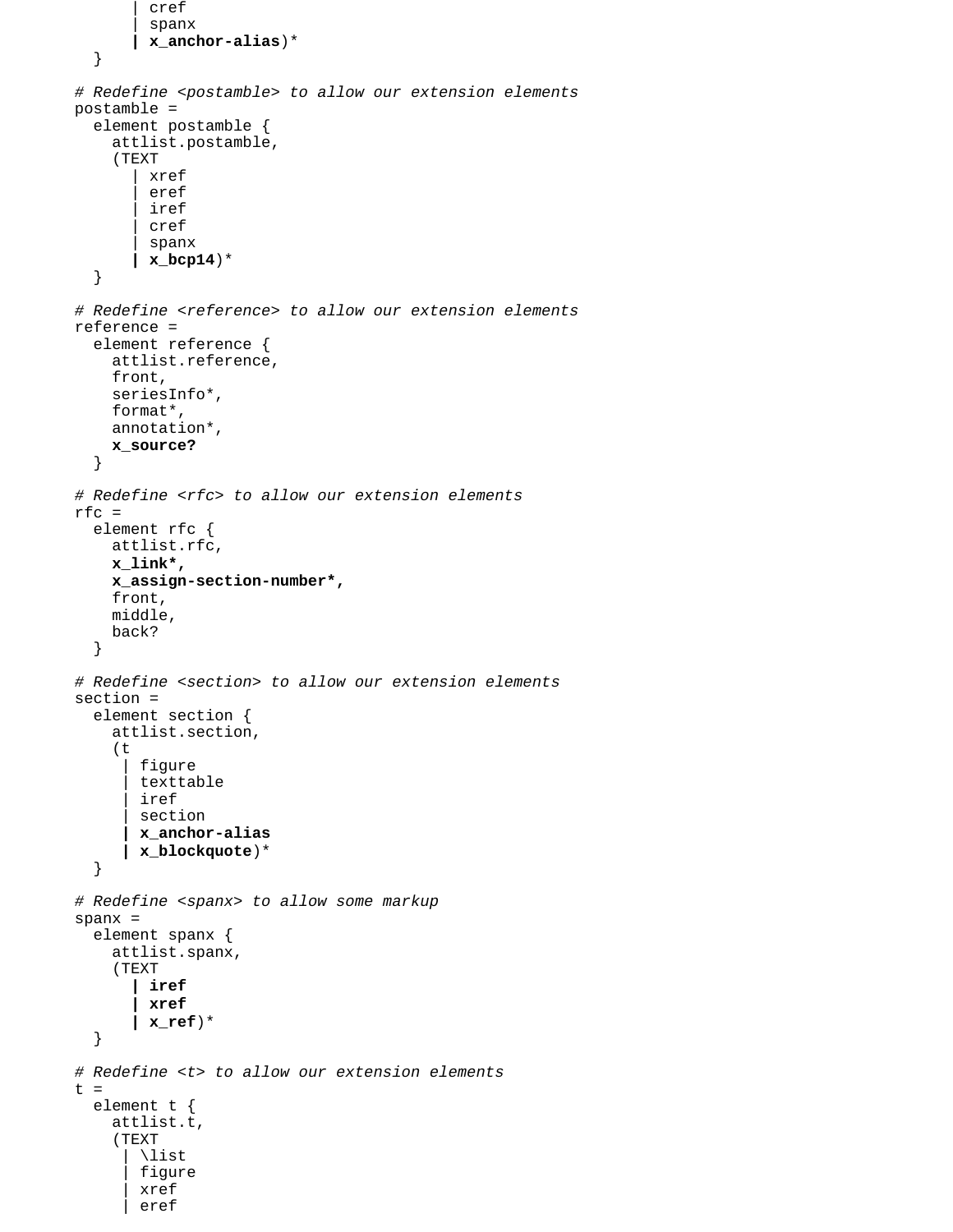```
 | cref
          | spanx
          | vspace
          | x_anchor-alias
          | x_bcp14
          | x_dfn
         | x_h
         | x_q
         | x_ref
         | x_sup)*
     }
}
# Extend attribute set for <iref> (see Section 10.16)
attlist.iref &=
   attribute x:for-anchor { ATEXT }?
# Extend attribute set for <list> (see Section 10.17)
attlist.list &=
   attribute x:indent { ATEXT }?
# Extend attribute set for <preamble>
attlist.preamble &=
   attribute anchor { xsd:ID }?
# Extend attribute set for <rfc>
attlist.rfc &=
   attribute grddl:transformation { ATEXT }?
# Extend attribute set for <section> (see Section 10.18)
attlist.section &=
   attribute x:fixed-section-number { ATEXT }?
# Allow anchor attribute on <spanx>
attlist.spanx &=
   attribute anchor { xsd:ID }?
# Extend attribute set for <xref> (see Section 10.19)
attlist.xref &=
  attribute x: fmt \{ "()" | ", " | "anchor" | "of" | "number" | "sec" |"none" }?,<br>{ ATEXT }?,
  attribute x:rel { ATEXT }?<br>attribute x:sec { ATEXT }?
  attribute x: sec
# Aliasing of anchors (see Section 10.1)
x_anchor-alias =
   element x:anchor-alias {
     attribute value { TEXT },
     empty
   }
# Setting section numbers for internally generated sections
# (experimental)
x_assign-section-number =
   element x:assign-section-number {
     attribute builtin-target { "authors" },
     attribute number { TEXT },
     empty
   }
# Bottom line of box drawing (see Section 10.3)
x_b =
   element x:bb {
     (TEXT
        iref
         | xref
         | x_bb
         | x_bc
         | x_bt
         | x_ref)*
```

```
 }
```
iref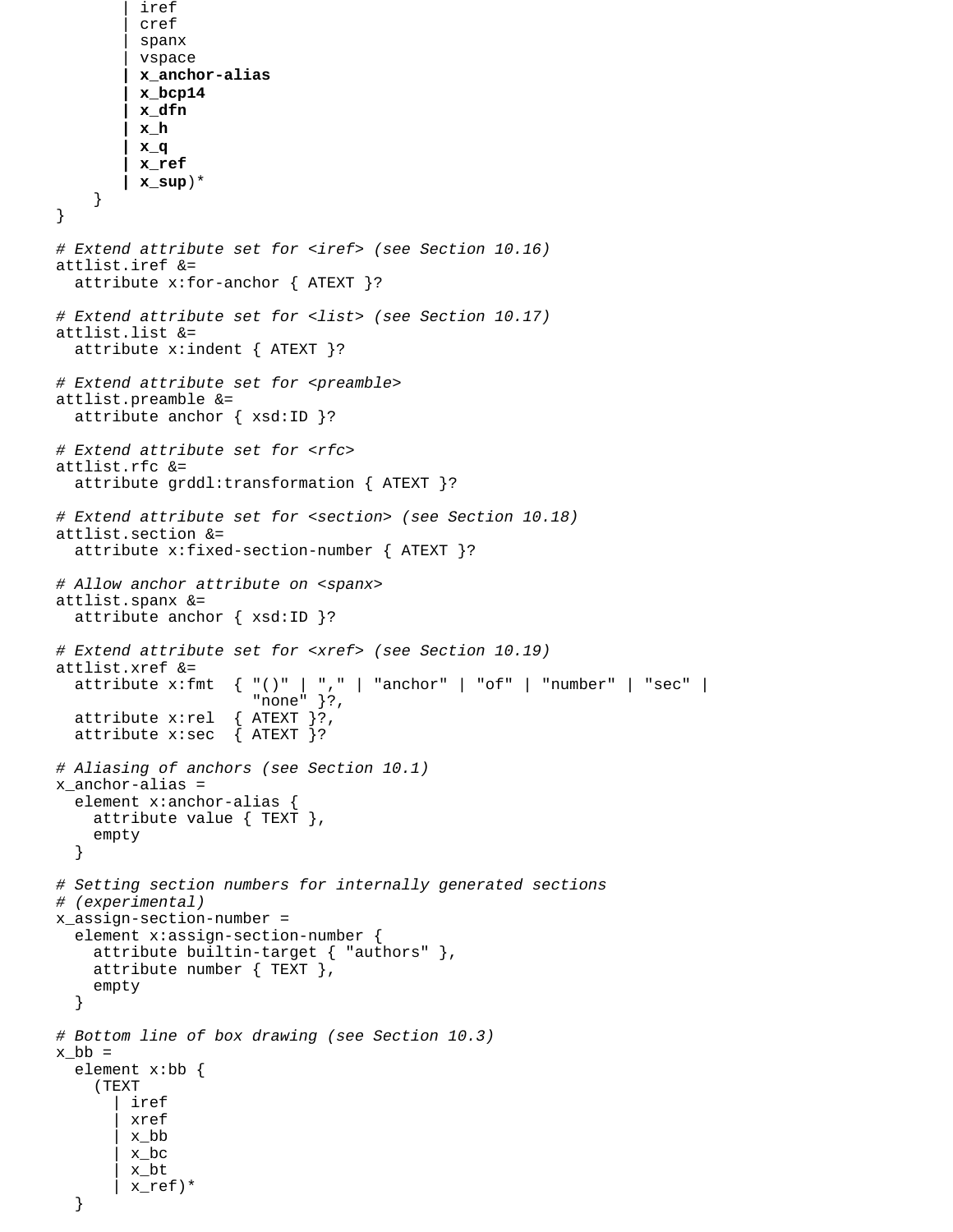```
# Center line of box drawing (see Section 10.4)
x bc =
   element x:bc {
     (TEXT
          | iref
          | xref
          | x_bb
         | x_bc
         | x_bt
         | x_ref)* 
   }
# BCP14/RFC2119 keywords (see Section 10.2)
x bcp14 =
   element x:bcp14 {
     "MAY"
       | "MUST"
       | "MUST NOT"
       | "NOT RECOMMENDED"
       | "OPTIONAL"
       | "RECOMMENDED"
        | "REQUIRED"
       | "SHALL"
       | "SHALL NOT"
       | "SHOULD"
       | "SHOULD NOT"
   }
# Blockquote (see Section 10.5)
x_blockquote =
   element x:blockquote {
     attribute cite { URI }?,
     t+
   }
# Top line of box drawing (see Section 10.6)
x bt =
   element x:bt {
     (TEXT
          | iref
          | xref
         | x_bb
         | x_bc
         | x_bt
        | x_ref)* 
   }
# Definition (see Section 10.7)
x_dfn =
   element x:dfn {
      (TEXT
       | iref)*
   }
# Heading (see Section 10.8)
x_h = element x:h {
     TEXT
   }
# Length Measurement (see Section 10.9)
x_length-of =
   element x:length-of {
     attribute indented { NUMBER }?,
     attribute target { xsd:IDREF },
     empty
   }
# Link (see Section 10.10)
x link =
   element x:link {
     attribute href { URI },
     attribute title { TEXT }?,
```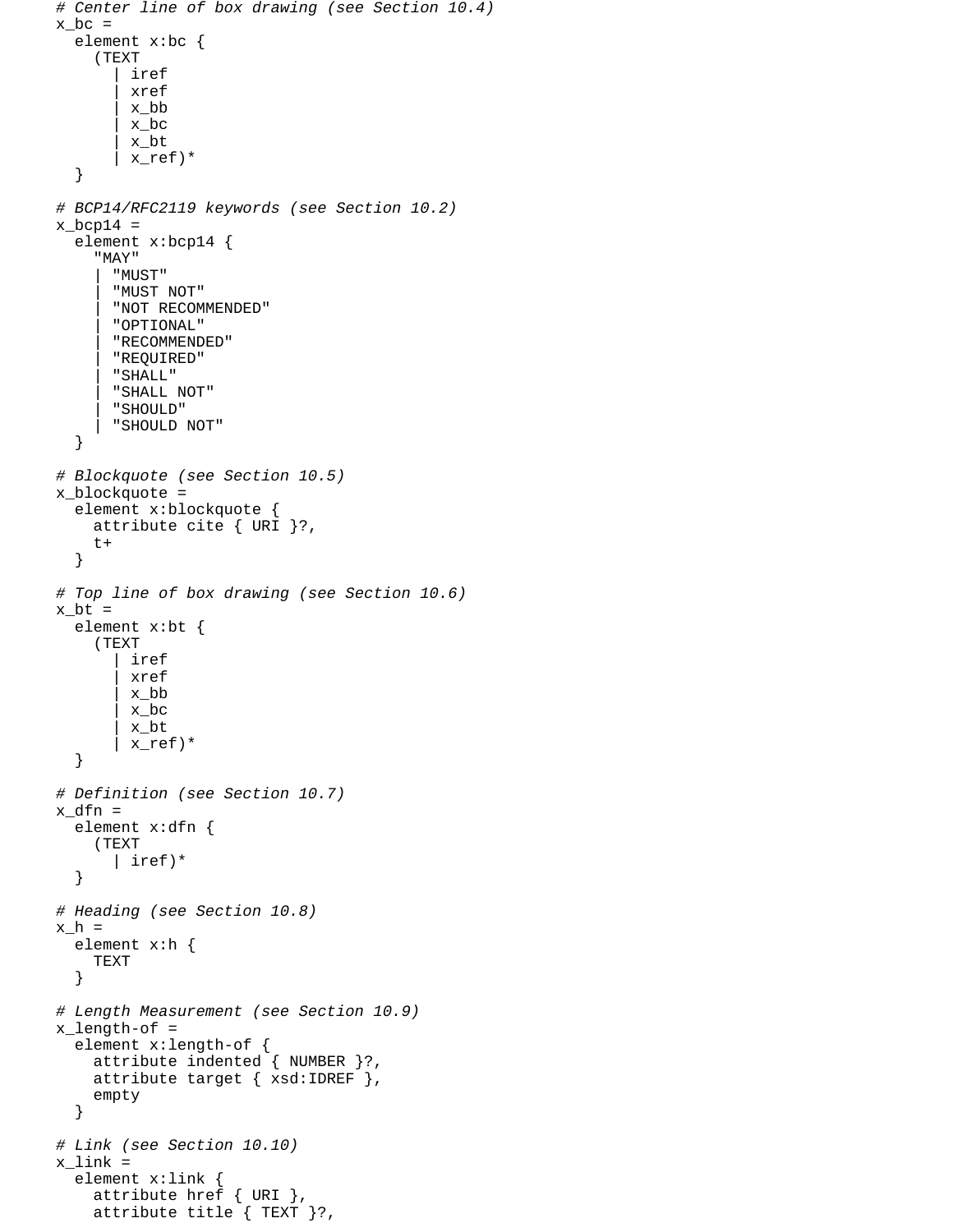```
 attribute rel { TEXT },
     empty
   }
# Extended list item (see Section 10.11)
x_l t = element x:lt {
    attribute anchor { xsd:ID }?,
    attribute hangText \{ TEXT \}?,
    t+
   }
# Inline quote (see Section 10.12)
x_q = element x:q {
    TEXT
   }
# Anchor reference (see Section 10.13) 
x_ref =
   element x:ref {
    TEXT
   }
# source information (see Section 10.14) 
x_source =
   element x:source {
    attribute basename { ATEXT }?,
     attribute href { URI },
     empty
   }
# superscript (see Section 10.15)
x_sup =
   element x:sup {
    TEXT
   }
# Inline Span 
x_span =
   element x:span {
    attribute anchor { xsd:ID }?,
     TEXT
   }
# Nop (for alignment in source)
x_x = element x:x {
     empty
   }
```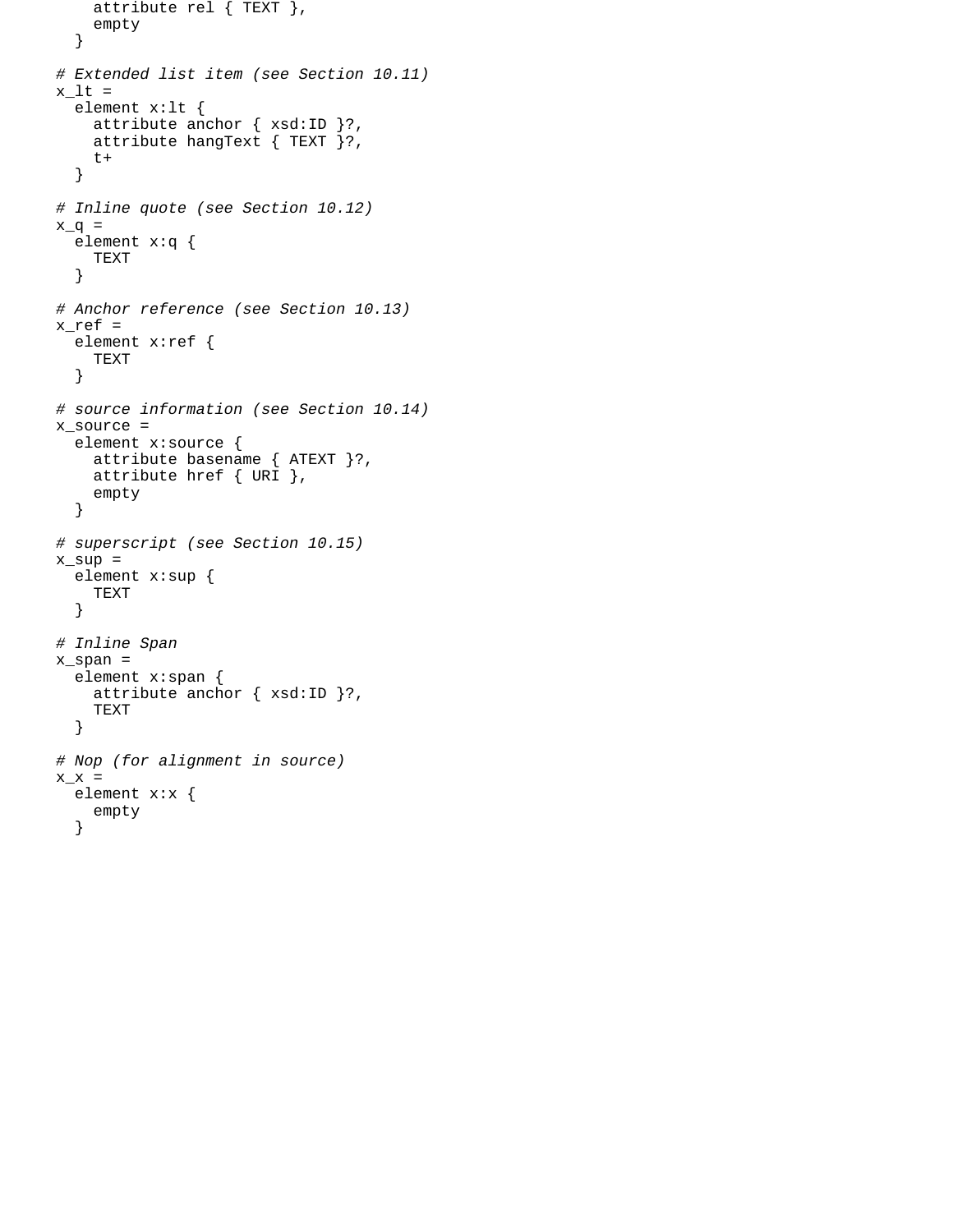# **B. Implementation Notes**

# **B.1 Recognized type attributes for <artwork> element**

Specific values in the <artwork> element's "type" attribute are recognized and cause a different visual style to be used:

| <b>Media Type</b>                | Comment                                                                  |  |
|----------------------------------|--------------------------------------------------------------------------|--|
| abnf                             | ABNF as per [RFC5234]                                                    |  |
| abnf $2616$                      | ABNF as per [RFC2616], Section 2.1                                       |  |
|                                  | application/relax-ng-compact-syntax Relax NG Compact Syntax as per [RNC] |  |
| application/xml-dtd              | XML DTD                                                                  |  |
| message/http; msgtype="request"  | HTTP message, as per [RFC2616], Section 19.1                             |  |
| message/http; msgtype="response" | HTTP message, as per [RFC2616], Section 19.1                             |  |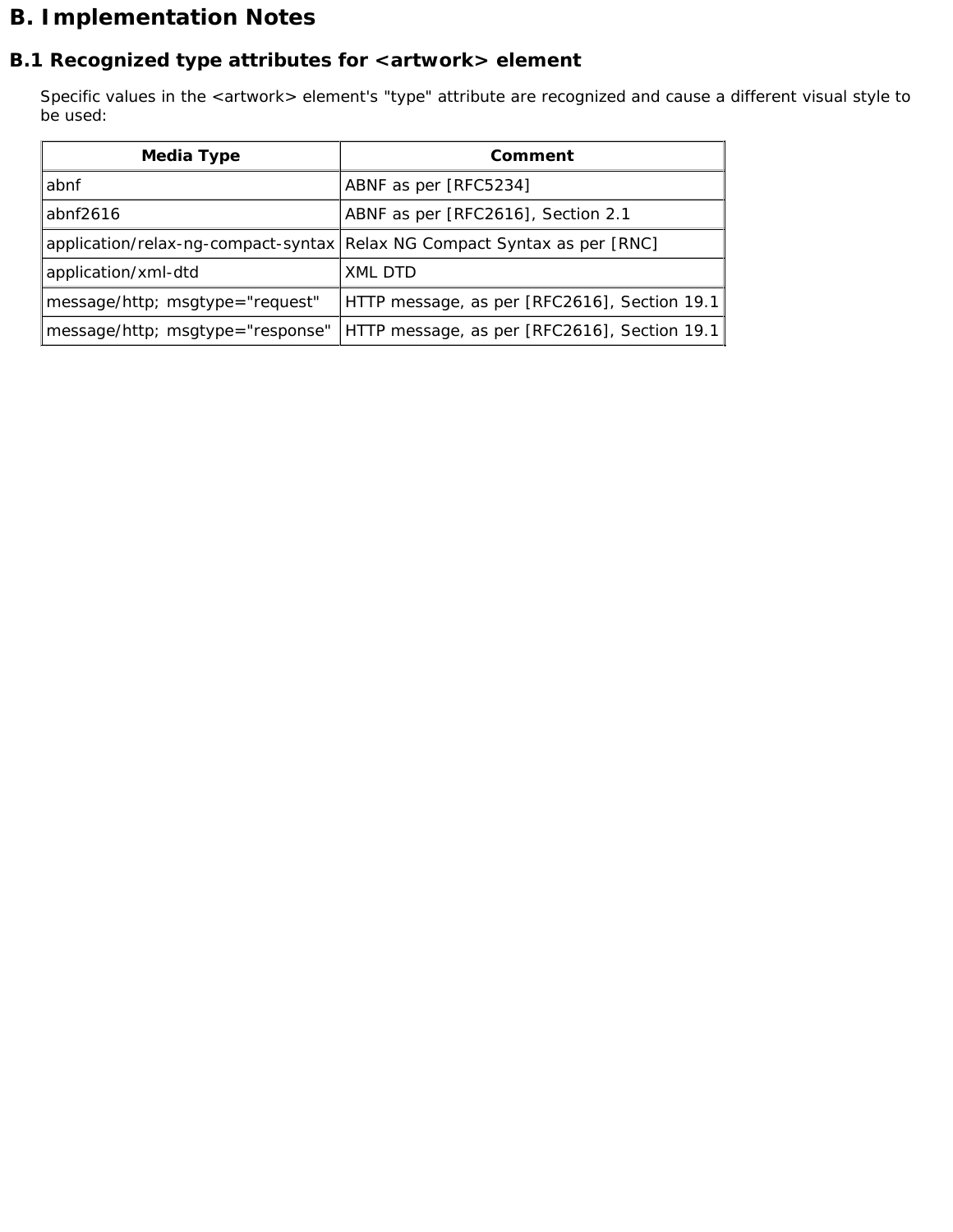# **C. License**

Copyright (c) 2006-2008, Julian Reschke (julian.reschke@greenbytes.de)

All rights reserved.

Redistribution and use in source and binary forms, with or without modification, are permitted provided that the following conditions are met:

- Redistributions of source code must retain the above copyright notice, this list of conditions and the following disclaimer.
- Redistributions in binary form must reproduce the above copyright notice, this list of conditions and the following disclaimer in the documentation and/or other materials provided with the distribution.
- Neither the name of Julian Reschke nor the names of its contributors may be used to endorse or promote products derived from this software without specific prior written permission.

THIS SOFTWARE IS PROVIDED BY THE COPYRIGHT HOLDERS AND CONTRIBUTORS "AS IS" AND ANY EXPRESS OR IMPLIED WARRANTIES, INCLUDING, BUT NOT LIMITED TO, THE IMPLIED WARRANTIES OF MERCHANTABILITY AND FITNESS FOR A PARTICULAR PURPOSE ARE DISCLAIMED. IN NO EVENT SHALL THE COPYRIGHT OWNER OR CONTRIBUTORS BE LIABLE FOR ANY DIRECT, INDIRECT, INCIDENTAL, SPECIAL, EXEMPLARY, OR CONSEQUENTIAL DAMAGES (INCLUDING, BUT NOT LIMITED TO, PROCUREMENT OF SUBSTITUTE GOODS OR SERVICES; LOSS OF USE, DATA, OR PROFITS; OR BUSINESS INTERRUPTION) HOWEVER CAUSED AND ON ANY THEORY OF LIABILITY, WHETHER IN CONTRACT, STRICT LIABILITY, OR TORT (INCLUDING NEGLIGENCE OR OTHERWISE) ARISING IN ANY WAY OUT OF THE USE OF THIS SOFTWARE, EVEN IF ADVISED OF THE POSSIBILITY OF SUCH DAMAGE.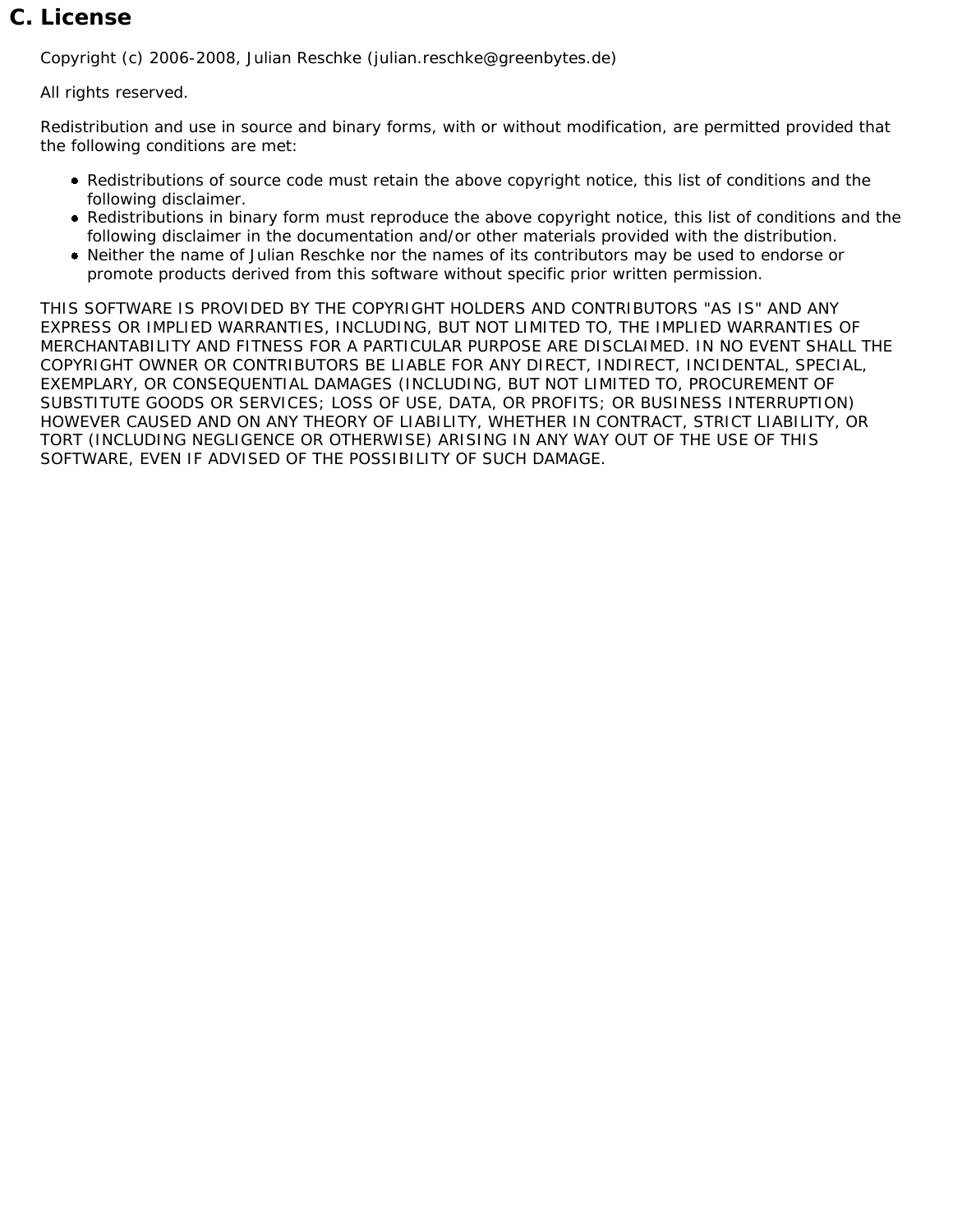# **D. Change Logs**

# **D.1 Package**

2006-01-01 Switch to BSD License. 2007-01-12 Update to xml2rfc v1.33pre2. 2007-03-31 Update to xml2rfc v1.33pre3. 2007-05-01 Add XSLT test cases.

# **D.2 amazon-asin.xslt**

2003-11-16 Initial release. 2005-04-02 Fix two DTD issues.

# **D.3 check-references.xslt**

2003-11-16

Initial release.

2003-11-16

Initial release.

2004-05-11

Add document status; print references type.

2005-01-01

Add experimental check for ID status.

2005-04-01

Add fixes from Bill Fenner.

2005-12-03

Add checks against local copy of <http://www.w3.org/2002/01/tr-automation/tr.rdf>.

2006-07-22

Add checks for standards levels.

2006-08-06

"check-ietf-references.xslt" replaced by "check-references.xslt".

2007-01-04

Use information online at <http://tools.ietf.org/> to retrieve Internet-Draft status information.

2007-06-16

Fix bug looking up ref type when inside change markup.

2008-06-14

Enhance output when draft was updated, and then published as RFC.

# **D.4 gen-reference-graph.xslt**

2006-09-03 New.

2007-06-07

Use Carlisle method to define exslt:node-set in msxsml (which means that the stylesheet can now be used with MSXML as well).

2007-10-15

Use W3C data from tr.rdf as well (experimental).

# **D.5 rfc2629.xslt**

2001-03-28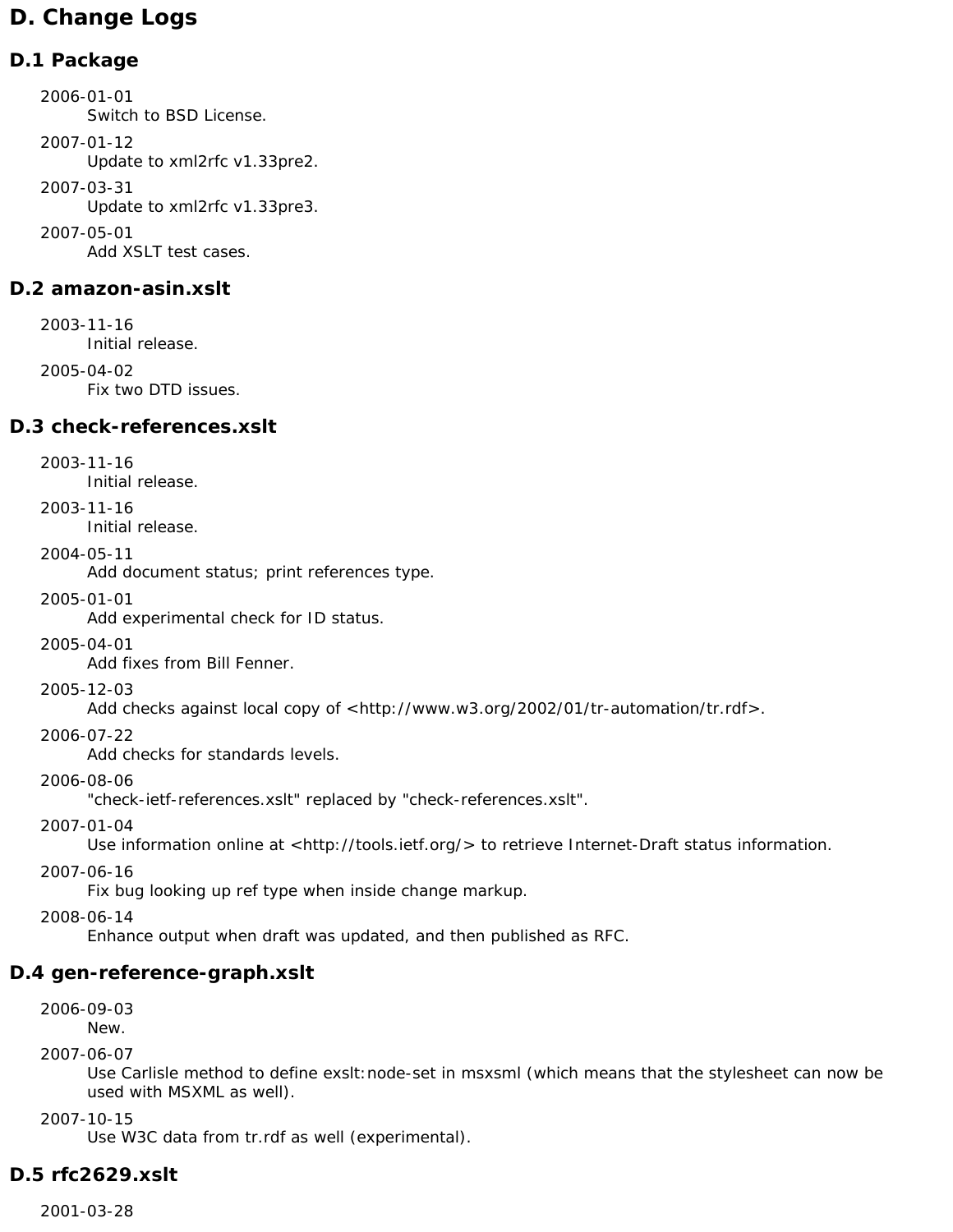Code rearranged, generate numbered section anchors for paragraphs (t) as well. Fixes in index handling.

2001-04-12

Moved HTML output into XHTML namespace.

#### 2001-10-02

Fixed default location for RFCs and numbering of section references. Support ?rfc editing processing instruction.

#### 2001-10-07

Made telephone number links active.

2001-10-08

Support for vspace element.

2001-10-09

Experimental support for rfc-issue PI.

#### 2001-11-11

Support rfc private PI. Removed bogus code reporting the WG in the header.

### 2001-11-11

Support rfc private PI. Removed bogus code reporting the WG in the header.

### 2001-12-17

Support title attribute on references element

### 2002-01-05

Support for list/@style="@format"

### 2002-01-09

Display "closed" RFC issues as deleted

### 2002-01-14

Experimentally and optionally parse XML encountered in artwork elements (requires MSXSL).

### 2002-01-27

Some cleanup. Moved RFC issues from PIs into namespaced elements.

#### 2002-01-29

Added support for sortrefs PI. Added support for figure names.

## 2002-02-07

Highlight parts of artwork which are too wide (72 characters).

#### 2002-02-12

Code rearrangement for static texts. Fixes for section numbering. TOC generation rewritten.

#### 2002-02-15

Support for irefs in sections; support iref @primary=true

#### 2002-03-03

Moved anchor prefix into a constant. Added sanity checks on user anchor names.

## 2002-03-23

Bugfix in detection of matching org names when creating the header. Fixed sorting in subitems.

## 2002-04-02

Fix TOC link HTML generation when no TOC is generated (created broken HTML table code).

## 2002-04-03

Made rendering of references more tolerant re: missing parts.

## 2002-04-08

Fixed reference numbering when references are split into separate sections.

## 2002-04-16

Fix default namespace (shouldn't be set for HTML output method).

#### 2002-04-19

Lowercase internal CSS selectors for Mozilla compliance. Do not put TOC into ul element.

#### 2002-04-21

Make numbered list inside numbered lists use alphanumeric numbering.

#### 2002-05-05

Updated issue/editing support.

#### 2002-05-15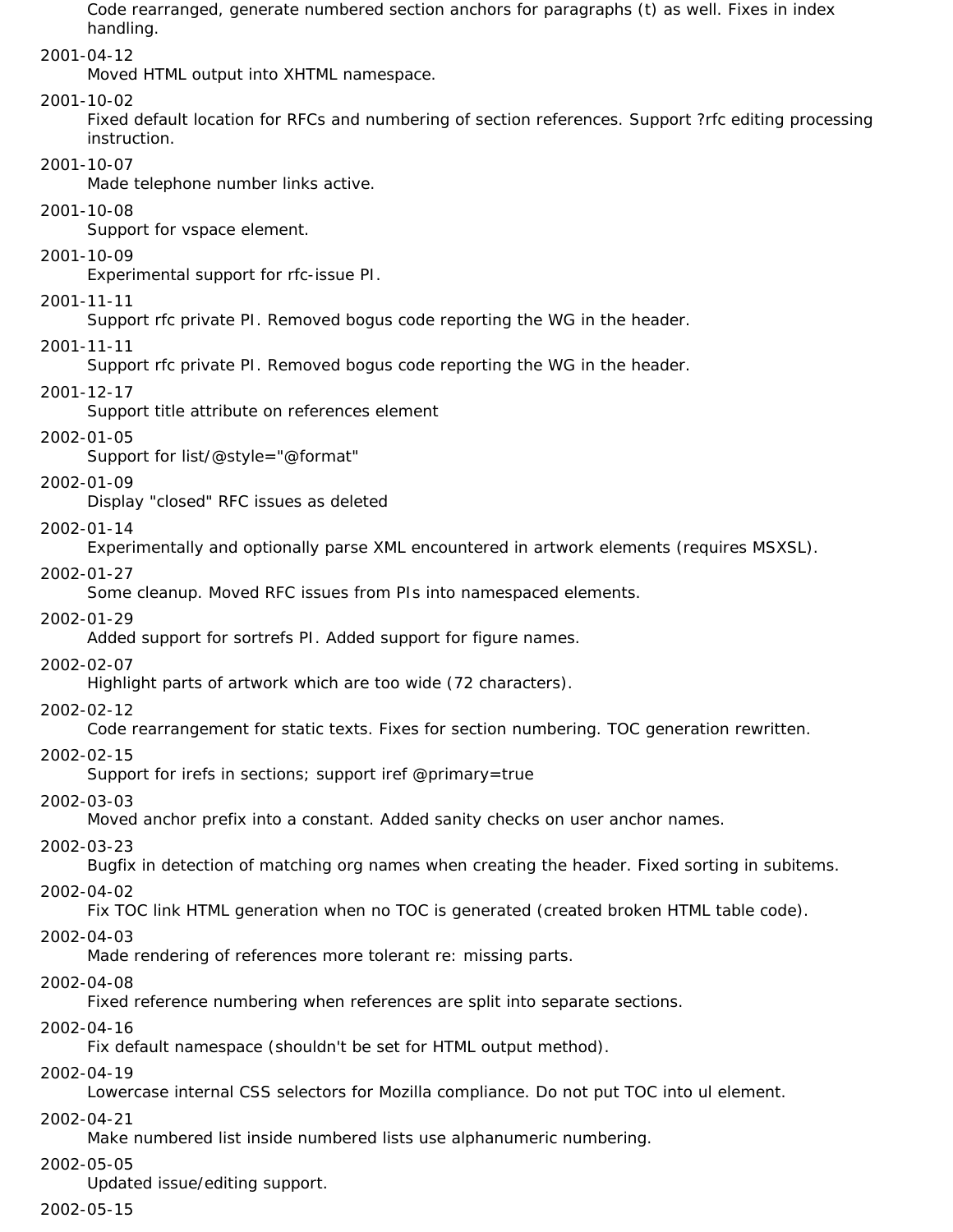Bugfix for section numbering after introduction of ed:replace

#### 2002-06-21

When producing private documents, do not include document status, copyright etc.

#### 2002-07-08

Fix xrefs to Appendices.

#### 2002-07-19

Make artwork lightyellow for easier reading. (fielding)

#### 2002-10-09

Translate references title to anchor name to avoid non-uri characters. (fielding)

#### 2002-10-13

Support for tocdepth PI.

#### 2002-11-03

Added temporariry workaround for Mozilla/Transformiix result tree fragment problem. (search for 'http://bugzilla.mozilla.org/show\_bug.cgi?id=143668')

#### 2002-12-25

xref code: attempt to uppercase "section" and "appendix" when at the start of a sentence.

#### 2003-02-02

fixed code for vspace blankLines="0", enhanced display for list with "format" style, got rid of HTML blockquote elements, added support for "hangIndent"

#### 2003-04-10

experimental support for appendix and spanx elements

#### 2003-04-19

fixed counting of list numbers in "format %" styles (one counter per unique format string). Added more spanx styles.

#### 2003-05-02

experimental texttable support

#### 2003-05-02

Make mailto links optional (default = none) (jre: default and PI name changed) (fielding)

#### 2003-05-04

experimental support for HTML link elements; fix default for table header alignment default

#### 2003-05-06

support for "background" PI.

#### 2003-05-11

change %c format to lowercase alphabetic. add support for keyword elements (generate META tag). fix various HTML conformance problems. added experimental support for role attribute. do not number paragraphs in unnumbered sections. update boilerplate texts. support for "iprnotified" PI. bugfix list numbering. strip whitespace when building tel: URIs.

#### 2003-05-12

more conformance fixes (layout moved into CSS, move lists and figures out of para content, do not use tables for list formatting)

#### 2003-05-13

add DC.Creator meta tag, refactoring

#### 2003-05-16

put nbsps between "section" and section number (xref).

#### 2003-05-18

author summary: add missing comma.

#### 2003-06-06

fix index generation bug (transposed characters in key generation). Enhance sentence start detection (xref starting a section was using lowercase "section").

#### 2003-06-22

exp. support for xref/@format. Add missing support for eref w/o content. exp. support for annotations in reference elements. Code cleanup reference table formatting.

#### 2003-07-09

Another fix for DC.Creator meta tag creation based on RFC2731

#### 2003-07-24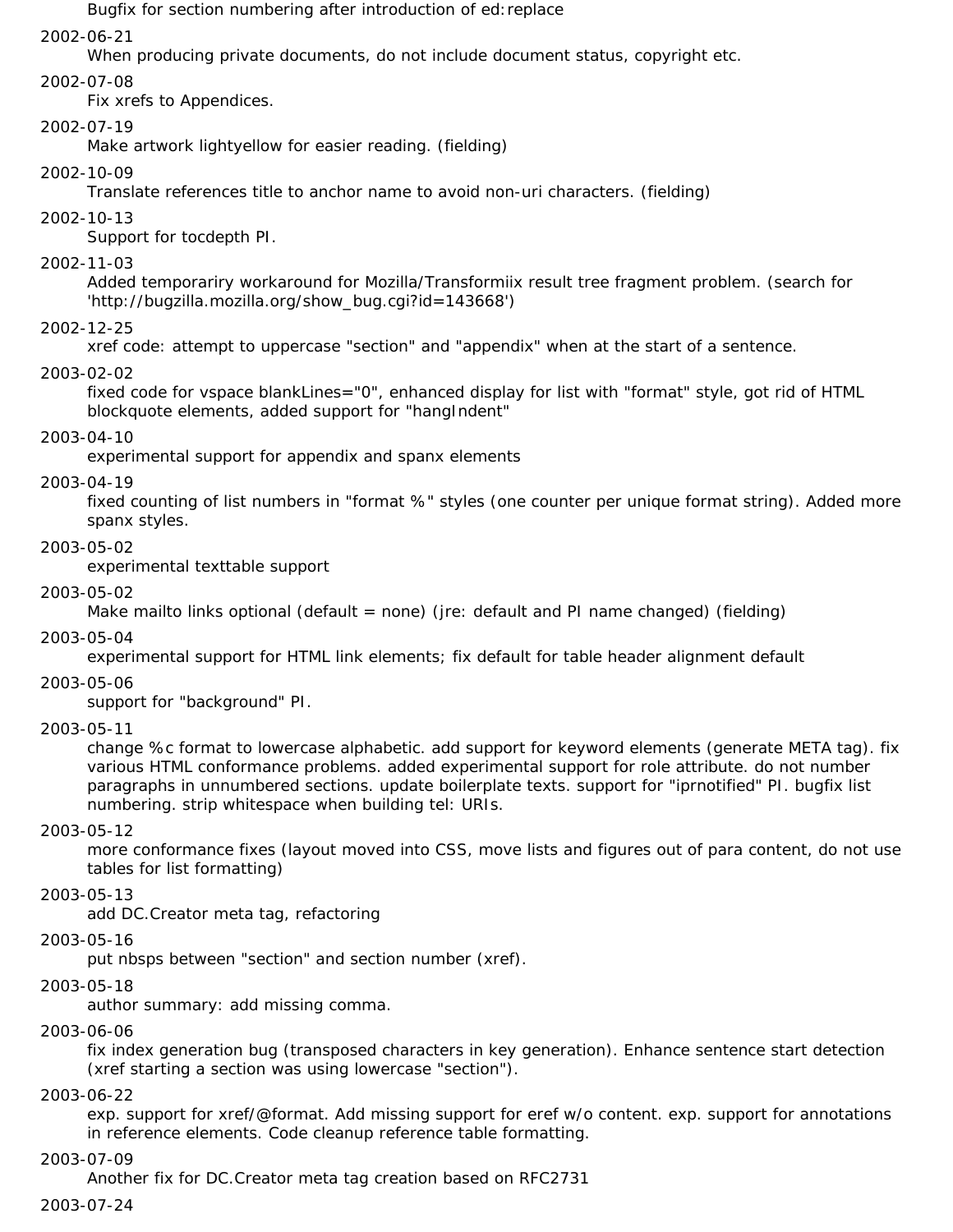Fix namespace name for DC.Creator.

#### 2003-08-06

Cleanup node-set support (only use exslt (saxon, xalan, libxslt) extension functions; remove Transformix workarounds that stopped to work in Moz 1.4)

## 2003-08-09

Generate HTML lang tag.

#### 2003-08-10

Map spanx/verb to HTML "samp" element. Fix author name display in references (reverse surname/initials for last author), add "Ed.". Fix internal bookmark generation.

#### 2003-08-17

Add DCMI dates, identifiers and abstract. Add PI to suppress DCMI generation. Do not add TOC entry to Copyright Statement when there is none. Align RFC2629 PI names and parameter names. Change style for inline URIs generated by eref. Add header and footer support. Enhance CSS paging properties. Support topblock PI. Added hooks for proper XHTML generation through separate XSLT. Enhance warning and error messages. Add support for artwork image display. Table formatting fixes (borders, thead continuation).

#### 2003-08-18

Add workaround for MSXML4 node-set and Mozilla node-set issues (fallback just displays are warning).

#### 2003-10-06

Add workaround for broken pre/ins handling in Mozilla (see <http://bugzilla.mozilla.org/show\_bug.cgi?id=204401>). Make use of cite attribute on ed:replace. CSS cleanup.

#### 2003-10-08

Fix minor issue detecting the same org for the header (caused by IE's non-standard whitespace handling). Fix default handling for /rfc/@category.

#### 2003-11-09

Inherit ed:entered-by from ancestor elements. Change CSS color for inserted text to green. Generate issues-list anchor. Do not complain about missing targets when the xref element is below ed:del. Remove code that attempted to distinguish section/Section when producing links - always use uppercase. Fix date rendering for issue resolutions.

#### 2003-11-29

Fix color values for table backgrounds for issue rendering. Change rendering of issue links to use inline-styles. Add colored issue markers to issues.

#### 2003-12-13

Fix inheritance of ed:entered-by attribute. Display note elements inside change tracking as well.

#### 2004-01-18

When PI compact = 'yes', make most CSS print page breaks conditional.

#### 2004-02-20

Support for RFC3667 IPR changes (xml2rfc 1.22); see

<http://lists.xml.resource.org/pipermail/xml2rfc/2004-February/001088.html>.

#### 2004-03-11

Add "(if approved)" to "updates" and "obsoletes" unless the document has an RFC number.

#### 2004-04-01

Fix RFC3667 output, see <http://lists.xml.resource.org/pipermail/xml2rfc/2004-April/001208.html>.

#### 2004-04-04

Add support for section/top attribute. Move references into plain section container.

#### 2004-04-06

Do not emit identical para anchors for deleted content.

#### 2004-04-14

Fix references TOC generation when there are no references.

#### 2004-04-24

Fix RFC3667 output, see <http://xml.resource.org/pipermail/xml2rfc/2004-April/001246.html>.

#### 2004-05-09

Add custom support for generating compound index documents. Add anchors for each Index letter. Add experimental cref support. Fix conditional page breaks before References section.

#### 2004-05-16

Refactor external index generation.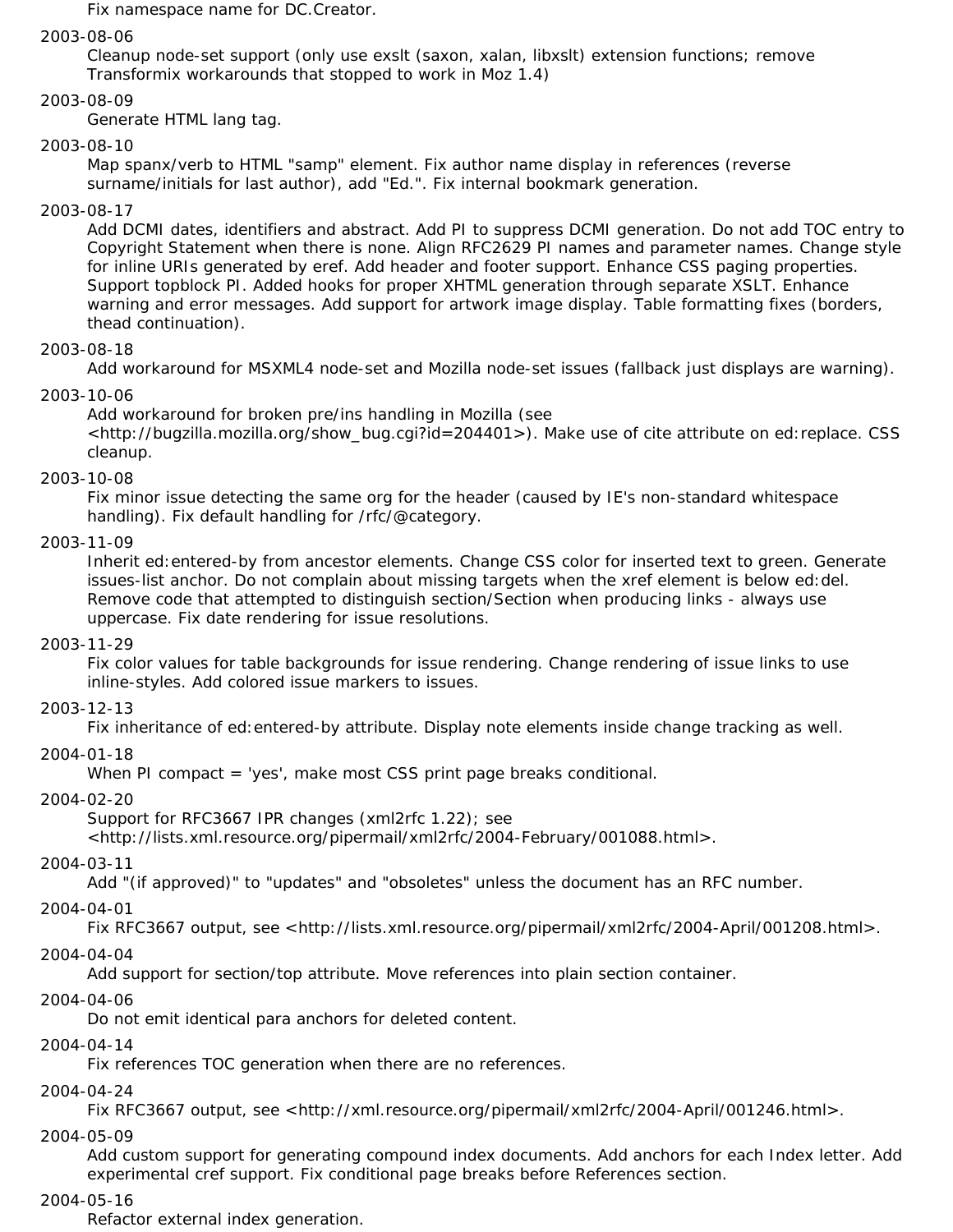#### 2004-05-20

Rewrite anchor generation for comments.

#### 2004-05-22

Enhance issues rendering (add links to changes).

#### 2004-05-30

Allow single quote as delimiter in processing instructions as well. Move block-level issue pointers to floats. Disable issue pointers for print media. Add "purple numbers". Add hrefs to section headings. Add non-printing index key letter list to start of index.

#### 2004-06-01

Use  $&\#xb6$ ; instead of  $#$  for PNs.

#### 2004-07-18

Add support for list style=letters (thanks Roy F.). Make PNs optional; add new PI.

#### 2004-09-05

Fix index links into unnumbered sections. Bring IPR boilerplate in-line with xml2rfc 1.25. Add experimental CSS3 paged media support. Various HTML fixes.

#### 2004-09-21

Enhance checking of artwork width.

#### 2004-09-26

Add check for unused references. Uppercase letters in list style letters when nested into another list.

#### 2004-10-10

Fix internal change track pointers.

#### 2004-11-01

Allow change tracking on references (as a whole). Rewrite artwork handling so that it allows change tracking inside artwork. Also allow a subset of text markup inside artwork, such as xrefs (note this requires post-processing the source to make it compliant to RFC2629bis).

#### 2004-11-03

Enhanced placement of iref anchors.

#### 2004-11-06

Index: display irefs that appeared (with primary=true) inside artwork elements in a monospaced font.

#### 2004-11-14

Add special code so that changes in section titles can be change-tracked.

#### 2005-01-14

Bugfixes for HtmlToXhtml converter.

#### 2005-01-22

Enhance generation of HTML h\* elements (for Mozilla Outliner).

#### 2005-01-31

Put vertical space around top-level TOC entries in TOC. Switch to pt-based CSS. Re-arrange top section. Make hr elements reflect new-page settings in TXT output (compact-PI). Fix page number in footer (CSS print) and add some more experimental support for paged media (tested with Prince 4.1 alpha). Rewrite TOC and Index generation to generate HTML lists. Cleanup id generation for paragraphs. Reduce whitespace in output. Fix vspace implementation. Use right/left dqoutes and copyright sign where appropriate.

#### 2005-02-04

Add <link> element to references section. Fix newly introduced bug in references processing.

2005-02-05

Integrate various fixes/enhancements by Roy Fielding: spelling of "Authors' Addresses", comma setting in references, position of "Authors" section, optionally place authors addresses at end (PI), trailing dots in section numbers, switch to verdana default font in CSS. Add experimental support for centered artwork.

#### 2005-02-09

Fixes in spacing and links of references section titles. Enhance sorting in references when change tracking is in place. Re-add figure centering support. Add missing 2nd part of "Author's Adresses" fix.

#### 2005-02-25

Align section number format with xml2rfc1.29.

#### 2005-03-28

Get rid of table elements in Author's section. Add experimental hCard (<http://developers.technorati.com/wiki/hCard>) support.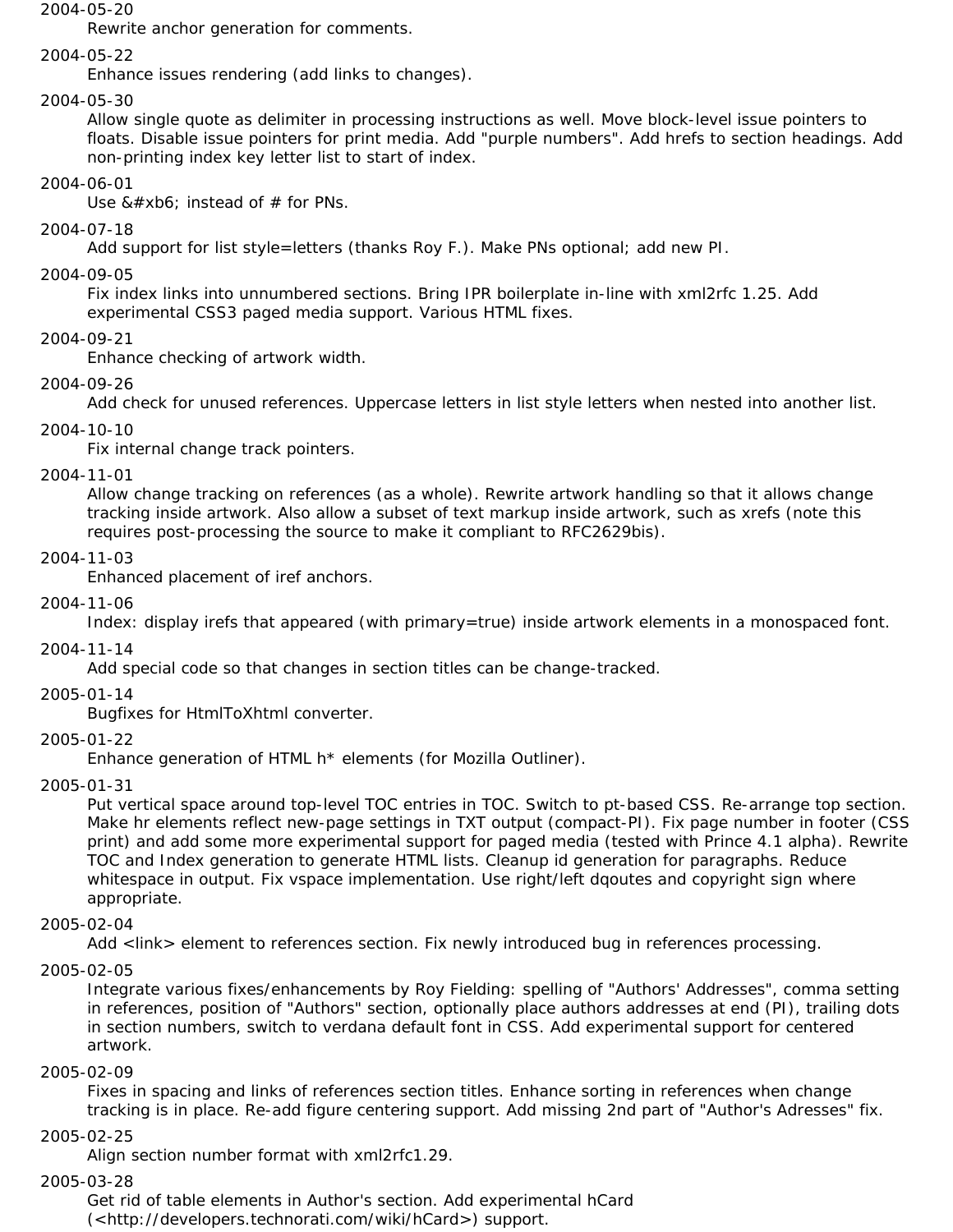#### 2005-04-03

Add RFC3978-style IPR statement support. (fenner@research.att.com)

#### 2005-04-11

Cleanup author display. hCard related fixes.

#### 2005-05-07

Minor fixes to allow change tracking in doc title. Add experimental support for table border styles. CSS cleanup.

#### 2005-06-18

Implement missing support for references to texttables.

#### 2005-09-25

Use (-moz-)column-count when printing the index.

#### 2005-10-04

Report missing element templates with xsl:message.

# 2005-10-15

Process t/@anchor.

#### 2005-10-23

More workarounds for Mozilla's broken del/ins handling (this time for figures).

#### 2005-10-27

lowercase hCard class names

#### 2005-11-22

Enhance diagnostics for XML-in-artwork extension

#### 2005-11-26

Fix formatting of section numbers for sections inserted into <br/>back>.

#### 2005-12-12

Fix some validity problems when change tracking occured inside lists.

#### 2005-12-18

Add change tracking inside the index.

#### 2006-02-04

Add prev/next links to highlighted changes (change tracking extension).

#### 2006-02-10

Catch errors instantiating MSXML component.

#### 2006-02-11

References: add "work in progress" for Internet Drafts.

#### 2006-02-27

Fix front matter (lowercase Internet-Draft, say "Intended status" for non-RFC documents). Start work on experimental extension for simplified internal links.

#### 2006-03-19

Tweaks to IESG Copyright stuff; support submissionType attribute. Fix duplicate reference anchors in HTML output. Reduce HTML Tidy warnings. Fix reference to normative ASCII version (now requires trailing ".txt"). Tweaks to hCard generation. Started to move non-issue-tracking extensions into namespace "http://purl.org/net/xml2rfc/ext".

#### 2006-03-27

Moved "simple reference" extension into namespace "http://purl.org/net/xml2rfc/ext" and add documentation. HTML conformance enhancements.

#### 2006-04-02

Cleanup special code for automated XHTML XSLT generation.

#### 2006-04-21

Generate <CITE> elements where appropiate. Introduce x:blockquote, x:dfn, x:h and x:q elements. 2006-05-06

Introduce x:bcp14 element.

#### 2006-05-14

Fix content model for x:blockquote.

#### 2006-06-18

Add box drawing support (x:bt, x:bc, x:bb).

#### 2006-06-20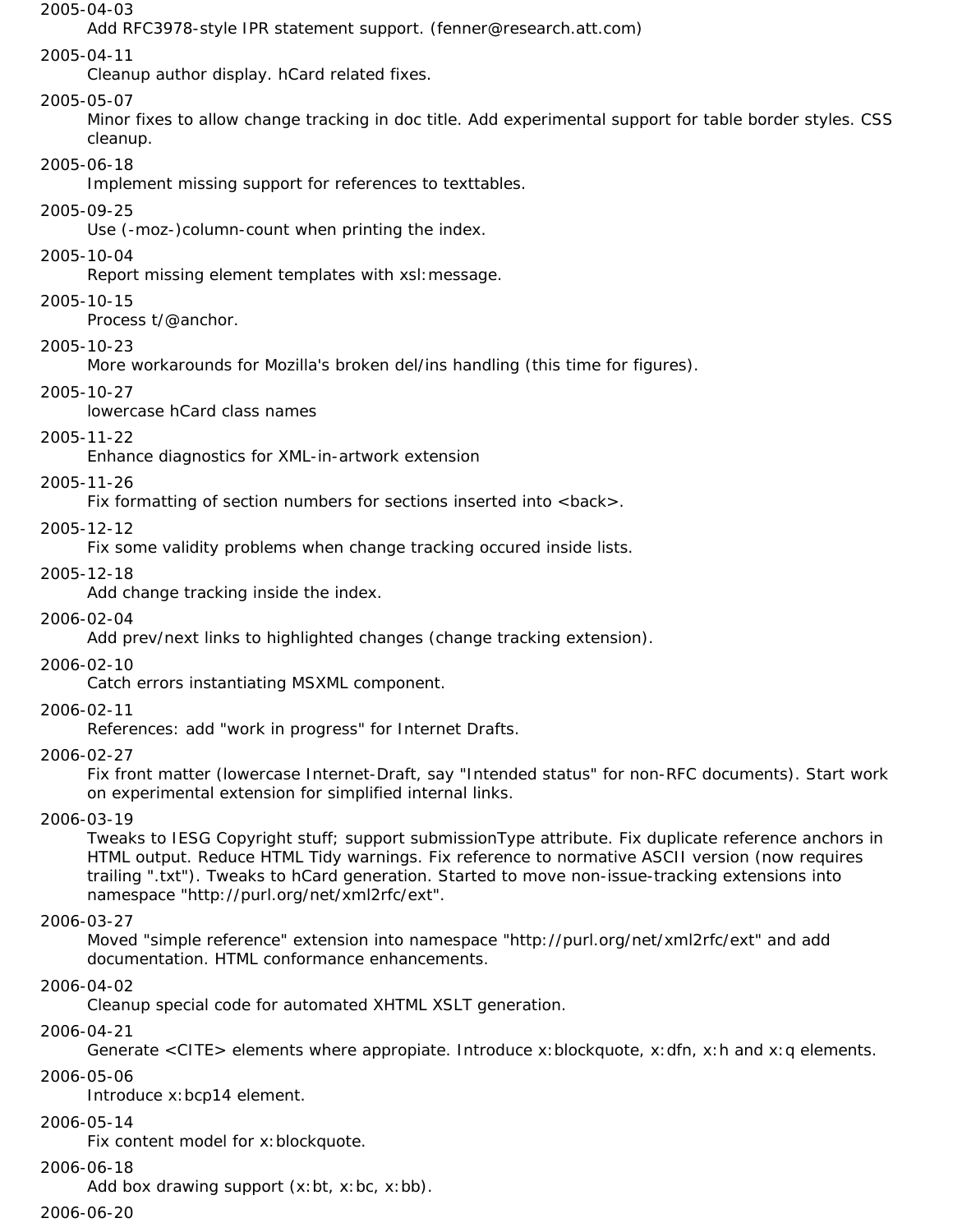HTML validity fixes (legal chars in anchors in index).

#### 2006-06-24

Reduce leading empty lines in artwork. Move <dt> style info into CSS.

#### 2006-07-14

Fix rendering of multiple street address entries (missing line break).

#### 2006-07-24

Add extension for deep linking into RFCs, do not generate empty list items in TOC output, avoid empty <dt> elements for list items without hangText attribute.

#### 2006-08-01

Allow @anchor on more elements; start work on Relax NG grammar for extensions. Reduce generated style elements (use CSS classes instead). Consistently use "id" instead of "name". Change default target for RFC links to "http://tools.ietf.org/html/rfcNNNN".

#### 2006-08-06

Include appendices defined in <appendix> elements in TOC (please consider them deprecated anyhow!). Generate links to "http://tools.ietf.org/html/draft-\*" for Internet Drafts. Replace x:frag by x:rel, allowing any kind of relative reference instead of just fragments.

#### 2006-08-30

Reduce textual differences between HTML output and what xml2rfc produces in TXT output mode (section refs/reference targets). Add small workaround for Opera 9.0.1's problem with node-set().

#### 2006-10-29

Fix problem generating internal links to change markup within references section. Enhancements when generating numbered references for deleted references. Allow inclusion of references into the index (through include-references-in-index extension). Fix a bug that caused the newer version of the IETF boilerplate to be produced rather than the pre-RFC3667 one. Update to RFC4287 boilerplate.

#### 2006-11-11

Add extension attribute  $x$ : for-anchor to  $\langle$ iref $\rangle$  handling.

#### 2006-11-26

Experimental (and limited) support for <x:lt>.

#### 2006-12-04

Fix bugs in processing documents that have both the ipr and the number attribute set on the rfc root element. Add support for x:fmt='none' on xrefs. Add different pre style based on artwork type attributes (experimental).

#### 2006-12-13

Add x:fmt='anchor' for xref elements.

#### 2007-01-07

Fix root template for compatibility for the exslt: node-set implementation in Firefox3.

#### 2007-01-29

Avoid empty table entry in front matter when organization is not specified for an author.

#### 2007-02-10

Allow change tracking in table rows.

#### 2007-03-09

Add hcard profile URI (<http://www.w3.org/2006/03/hcard>) to head element. Add warning for misplaced <t> elements (after section).

#### 2007-03-21

Fix internal linking from reference entries in index for some xref types. Minor CSS tweaks contributed by MTR. Allow turning on text justification through a PI. Improve iref anchor generation to generate less instable anchors.

#### 2007-03-28

Fixes for numbering of ed: inserted references sections.

# 2007-05-04

Do not generate anchors for edits in deleted sections. Enhance HTML conformance.

#### 2007-05-19

Enhance diagnostics when using Saxon (needs Saxon's "-l" command line parameter to keep line number information). Add warning when symref PI is missing (default will change in the future). Add support for overriding computed section numbers (when formatting historic documents).

#### 2007-06-07

Change default for symrefs PI to "yes" (see change in xml2rfc 1.33pre4). Warn about docName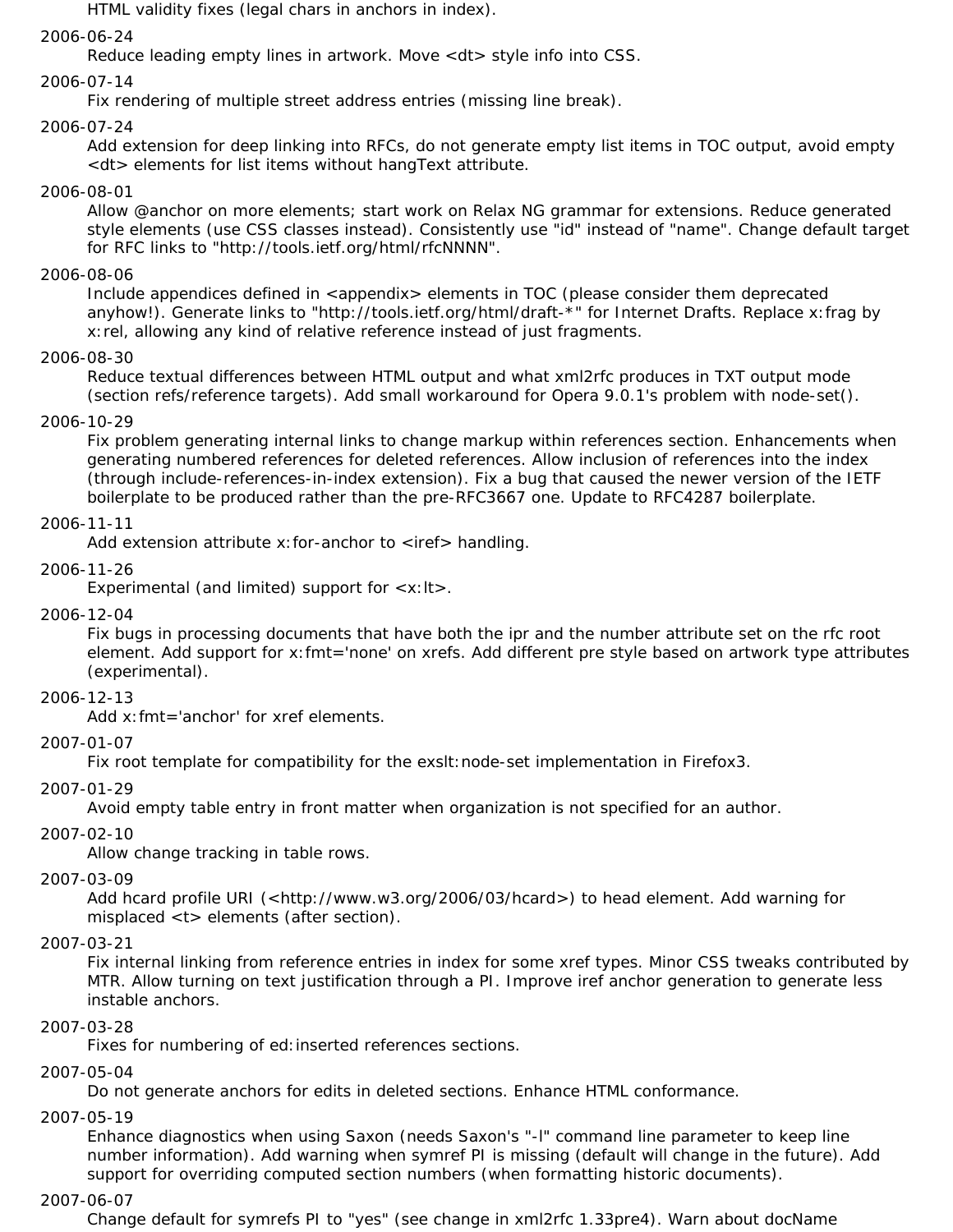attributes that appear to contain a file extension.

#### 2007-06-26

Workaround author/@initials values without trailing dot, as in xml2rfc.tcl.

#### 2007-07-14

Enhance index generation for references that use @x:sec attribute.

#### 2007-09-09

Fix: sortrefs is a nop when symrefs=no.

#### 2007-10-17

Work in progress: add support for referencing sections in sibling documents by anchor name.

#### 2007-10-17

Work in progress (continued): support for referencing sections in sibling documents by anchor name.

#### 2007-12-31

Emit warning when updating/obsoleting stuff that's not referenced.

#### 2008-02-03

Support xml2rfc-1.33pre5's suppress-title attribute on texttable and figure.

#### 2008-02-06

Extension: allow <eref> below <cref>.

#### 2008-02-17

Extensions: add x:span and x:length-of.

#### 2008-02-20

Add new RFC boilerplate (as changed in 2007-08).

#### 2008-02-27

Improve diagnostics for artwork width problems; add defaulting of publication dates (requires XSLT processor supporting exslt:date, or msxml).

#### 2008-02-29

Enhance CSS for link elements in the front header, update rules for generating "Acknowledgment" statement.

#### 2008-03-01

Use line numbers in diagnostics in Saxon8/9 as well.

#### 2008-03-02

Fix a bug in the logic choosing the boilerplate, resulting in obsolete text being inserted into IDs.

#### 2008-04-01

Add support for superscript element.

#### 2008-06-28

Add sanity checks for email addresses, allow multiple email elements.

# **D.6 rfc2629toFO.xslt**

2003-11-16

Initial release.

#### 2003-11-29

Enhance handling of unknown list styles.

#### 2004-04-04

Update reference section handling.

#### 2004-04-17

Use XSL-WD-1.1-style fo:bookmark and index handling and add postprocessors for existing implementations. Unify PDF info generation by using XEP (postprocessors) will convert.

#### 2004-04-20

Add experimental cref support.

#### 2004-06-14

Set correct index-item defaults.

#### 2004-07-18

Add list style=letters.

#### 2004-09-03

Make URLs in text break where they are allowed to break by inserting zero-width spaces.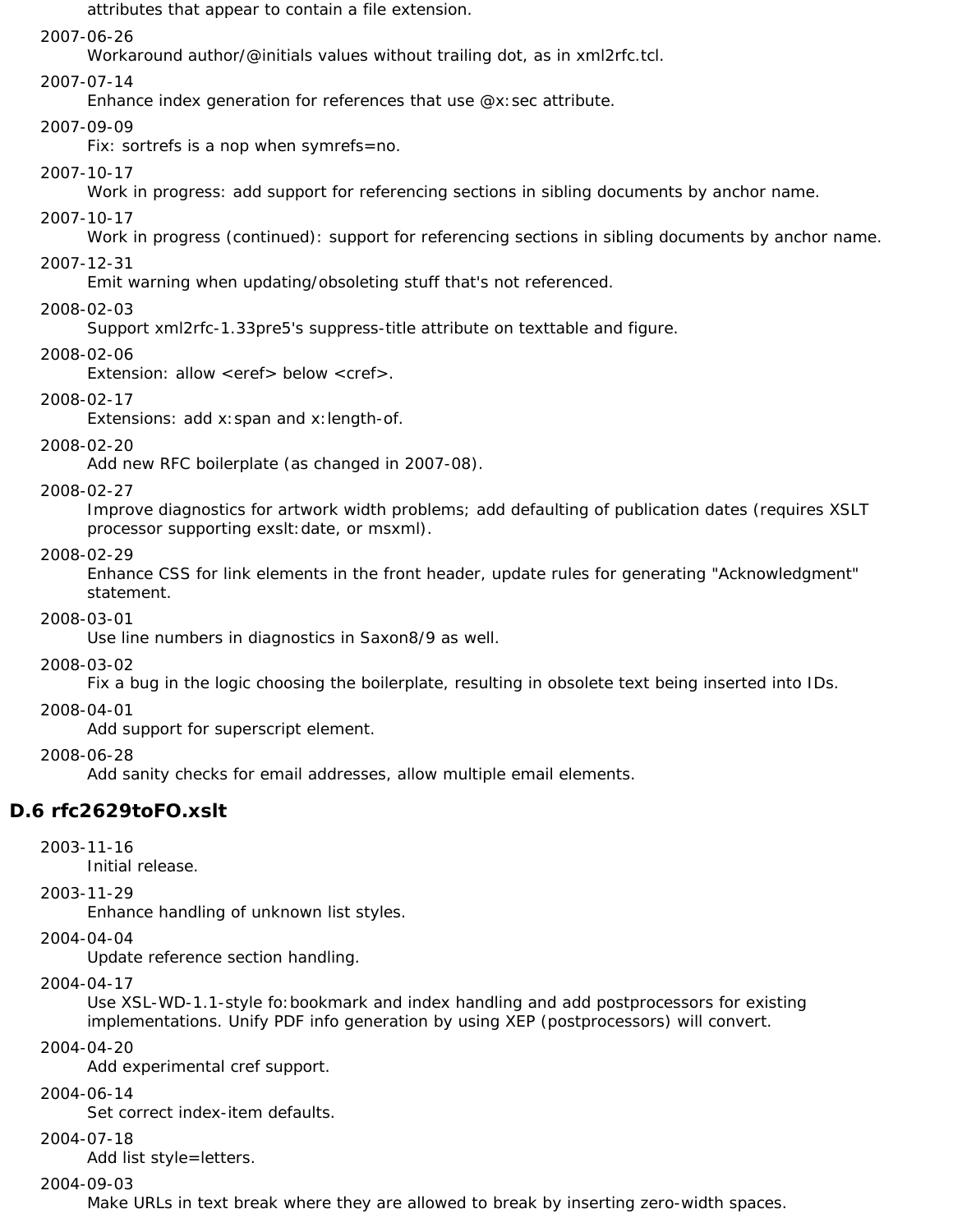#### 2004-09-26

Fix letter-style inside nested lists.

#### 2004-10-31

Update handling of artwork.

### 2004-11-13

Fix handling of references inside ed: \* markup. Fix whitespace handling in artwork.

# 2004-11-27

Irefs in artwork generate monospaced entries in index.

### 2005-01-31

Fix TOC generation that was broken after changes in main XSLT.

## 2005-02-05

Bring in sync with cosmetic changes in rfc2629.xslt.

### 2005-05-07

Minor fix for change tracking in document title. Support for table styles.

## 2005-06-18

Fix references to tables.

## 2005-10-15

Process t/@anchor.

# 2006-02-11

References: add "work in progress" for Internet Drafts.

## 2006-06-02

Use XSL 1.1 WD Feb 2006.

# 2007-03-21

Support optional text justification.

## 2007-05-19

Various improvements in spacing; also allow overriding the automatic list indentation via list/x:indent.

# **D.7 xsl11toAn.xslt**

2004-05-17 Initial release. 2006-06-02 Use XSL 1.1 WD Feb 2006.

# **D.8 xsl11toFop.xslt**

2004-05-17 Initial release.

2006-06-02 Use XSL 1.1 WD Feb 2006.

# **D.9 xsl11toFop-0.93.xslt**

2008-03-15 Add a workaround to the fo: inline workaround (sigh).

# **D.10 xsl11toXep.xslt**

2004-05-17 Initial release.

# 2004-09-04

Fix xep:index-item attributes.

## 2006-06-02

Use XSL 1.1 WD Feb 2006.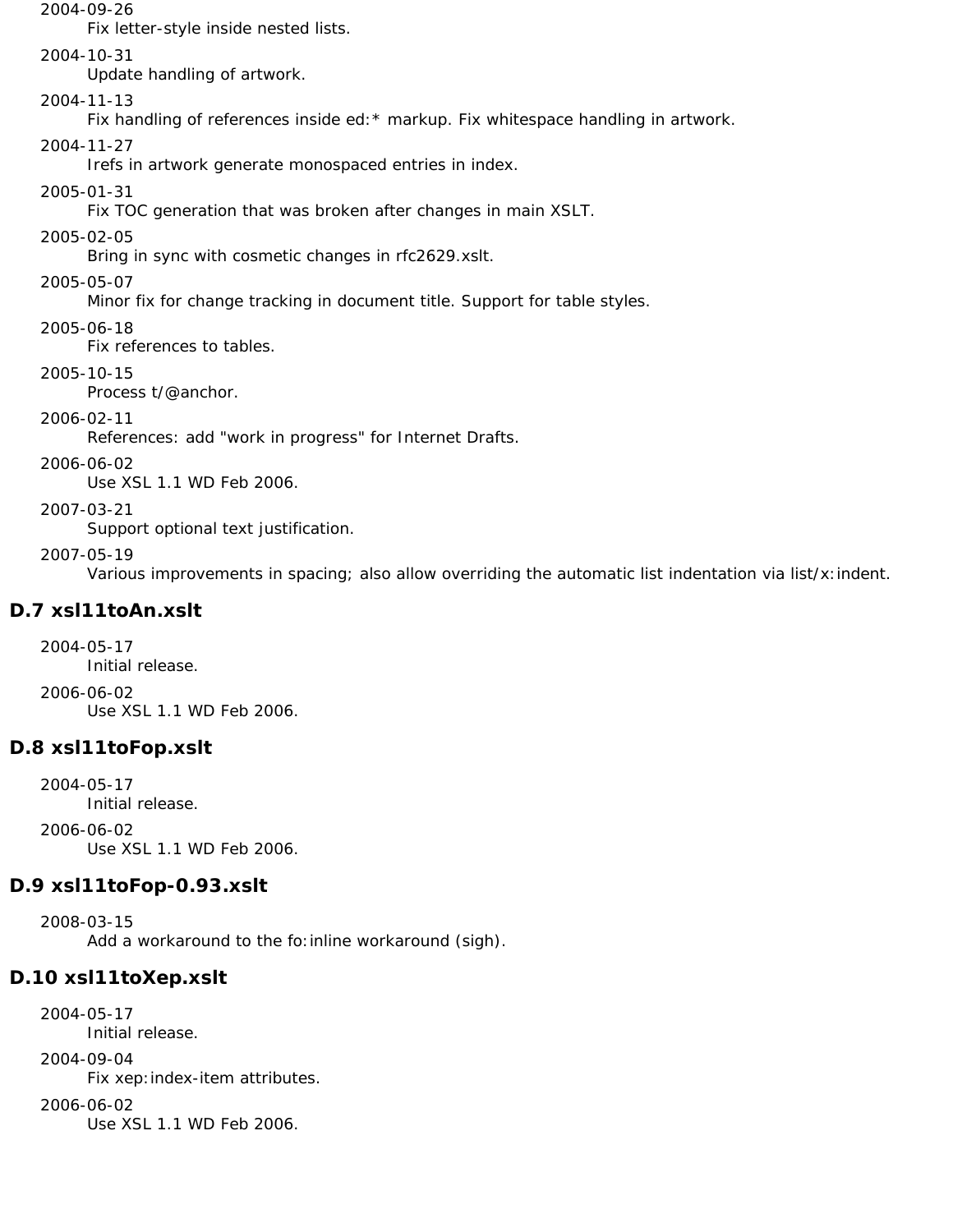# **Index**

# **A**

allow-markup-in-artwork PI pseudo-attribute 3.3 alternate HTML LINK element 6.2 anchor-alias Extension Element **10.1**, A Anchors rfc.abstract 4 rfc.authors 4 rfc.copyright 4 rfc.copyrightnotice 4 rfc.figure.n 4, 4 rfc.figure.u.n 4, 4 rfc.index 4 rfc.ipr 4 rfc.iref.n 4 rfc.note.n 4 rfc.references 4, 4 rfc.section.n 4 rfc.section.n.p.m 4 rfc.status 4 rfc.toc 4 rfc.xref.name.n 4 AntennaHouse XSL Formatter 9.1 Apache FOP 9.1 appendix HTML LINK element 6.2 assign-section-number Extension Element A author HTML LINK element 6.2 authors-section PI pseudo-attribute 3.3

## **B**

background PI pseudo-attribute 3.1 bb Extension Element **10.3**, A bc Extension Element **10.4**, A bcp14 Extension Element **10.2**, A blockquote Extension Element **10.5**, A bt Extension Element **10.6**, A

#### **C**

chapter HTML LINK element 6.2 CHM format 8 comments PI pseudo-attribute 3.1 compact PI pseudo-attribute 3.1 contents HTML LINK element 6.2 copyright HTML LINK element 6.2 Creator DCMI property 6.4

#### **D**

Date.Issued DCMI property 6.4 DCMI properties Creator 6.4 Date.Issued 6.4 Description.Abstract 6.4 Identifier 6.4

Relation.Replaces 6.4 Description.Abstract DCMI property 6.4 dfn Extension Element **10.7**, A editing PI pseudo-attribute 3.1 Extension Elements anchor-alias **10.1**, A assign-section-number A bb **10.3**, A bc **10.4**, A bcp14 **10.2**, A blockquote **10.5**, A bt **10.6**, A dfn **10.7**, A h **10.8**, A length-of **10.9**, A link **10.10**, A lt **10.11**, A q **10.12**, A ref **10.13**, A source **10.14**, A

# **F**

span A

x A

sup **10.15**, A

**E**

Firefox  $1.*/2.*$  5.2  $3.* 5.2$ footer PI pseudo-attribute 3.1

### **G**

generator HTML META element 6.3 Grammar **A**

#### **H**

h Extension Element **10.8**, A header PI pseudo-attribute 3.1 *HTML* 6.1, 10.5, 10.7, 10.12, 10.15, **12** HTML compliance 6.1 HTML LINK elements alternate 6.2 appendix 6.2 author 6.2 chapter 6.2 contents 6.2 copyright 6.2 index 6.2 HTML META elements generator 6.3 keywords 6.3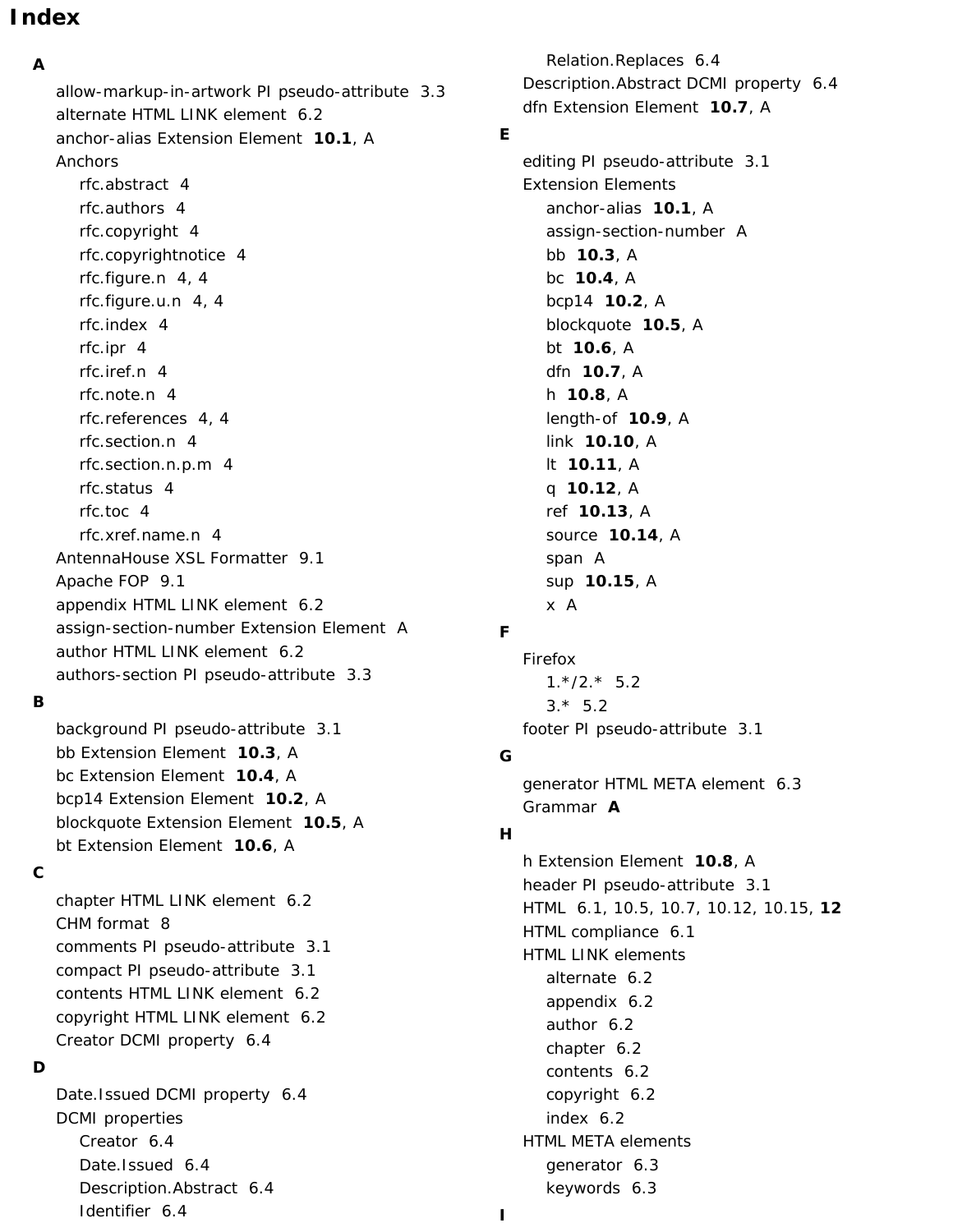Identifier DCMI property 6.4 include PI pseudo-attribute 3.2 include-references-in-index PI pseudo-attribute 3.3 index HTML LINK element 6.2 inline PI pseudo-attribute 3.1 Internet Explorer 5.5 5.2 Internet Explorer 6 5.2 Internet Explorer 7 5.2 iprnotified PI pseudo-attribute 3.1

# **J**

justification PI pseudo-attribute 3.3

## **K**

keywords HTML META element 6.3

## **L**

length-of Extension Element **10.9**, A link Extension Element **10.10**, A linkmailto PI pseudo-attribute 3.1 lt Extension Element **10.11**, A

## **M**

Microsoft Help 8 Mozilla 5.2, 5.2 MSXML3 5.1 MSXML4 5.1

### **N**

needLines PI pseudo-attribute 3.2

## **O**

Opera 5.2

# **P**

Parameters xml2rfc-background 3.1 xml2rfc-comments 3.1 xml2rfc-compact 3.1 xml2rfc-editing 3.1 xml2rfc-ext-allow-markup-in-artwork 3.3 xml2rfc-ext-authors-section 3.3 xml2rfc-ext-include-references-in-index 3.3 xml2rfc-ext-justification 3.3 xml2rfc-ext-parse-xml-in-artwork 3.3 xml2rfc-ext-sec-no-trailing-dots 3.3 xml2rfc-ext-support-rfc2731 3.3 xml2rfc-footer 3.1 xml2rfc-header 3.1 xml2rfc-inline 3.1 xml2rfc-iprnotified 3.1 xml2rfc-linkmailto 3.1 xml2rfc-private 3.1 xml2rfc-sortrefs 3.1 xml2rfc-symrefs 3.1 xml2rfc-toc 3.1 xml2rfc-tocdepth 3.1

xml2rfc-topblock 3.1 parse-xml-in-artwork PI pseudo-attribute 3.3 private PI pseudo-attribute 3.1 Processing Instruction pseudo attributes allow-markup-in-artwork 3.3 authors-section 3.3 background 3.1 comments 3.1 compact 3.1 editing 3.1 footer 3.1 header 3.1 ijustification 3.3 include 3.2 include-references-in-index 3.3 inline 3.1 iprnotified 3.1 linkmailto 3.1 needLines 3.2 parse-xml-in-artwork 3.3 private 3.1 sec-no-trailing-dots 3.3 slides 3.2 sortrefs 3.1 strict 3.2 subcompact 3.2 support-rfc2731 3.3 symrefs 3.1 toc 3.1 tocdepth 3.1 tocindent 3.2 tocompact 3.2

## **Q**

q Extension Element **10.12**, A

topblock 3.1

# **R**

ref Extension Element **10.13**, A Relation.Replaces DCMI property 6.4 RELAX NG Compact Schema **A** rfc.abstract anchor 4 rfc.authors anchor 4 rfc.copyright anchor 4 rfc.copyrightnotice anchor 4 rfc.figure.n anchor 4, 4 rfc.figure.u.n anchor 4, 4 rfc.index anchor 4 rfc.ipr anchor 4 rfc.iref.n anchor 4 rfc.note.n anchor 4 rfc.references anchor 4 rfc.references.n anchor 4 rfc.section.n anchor 4